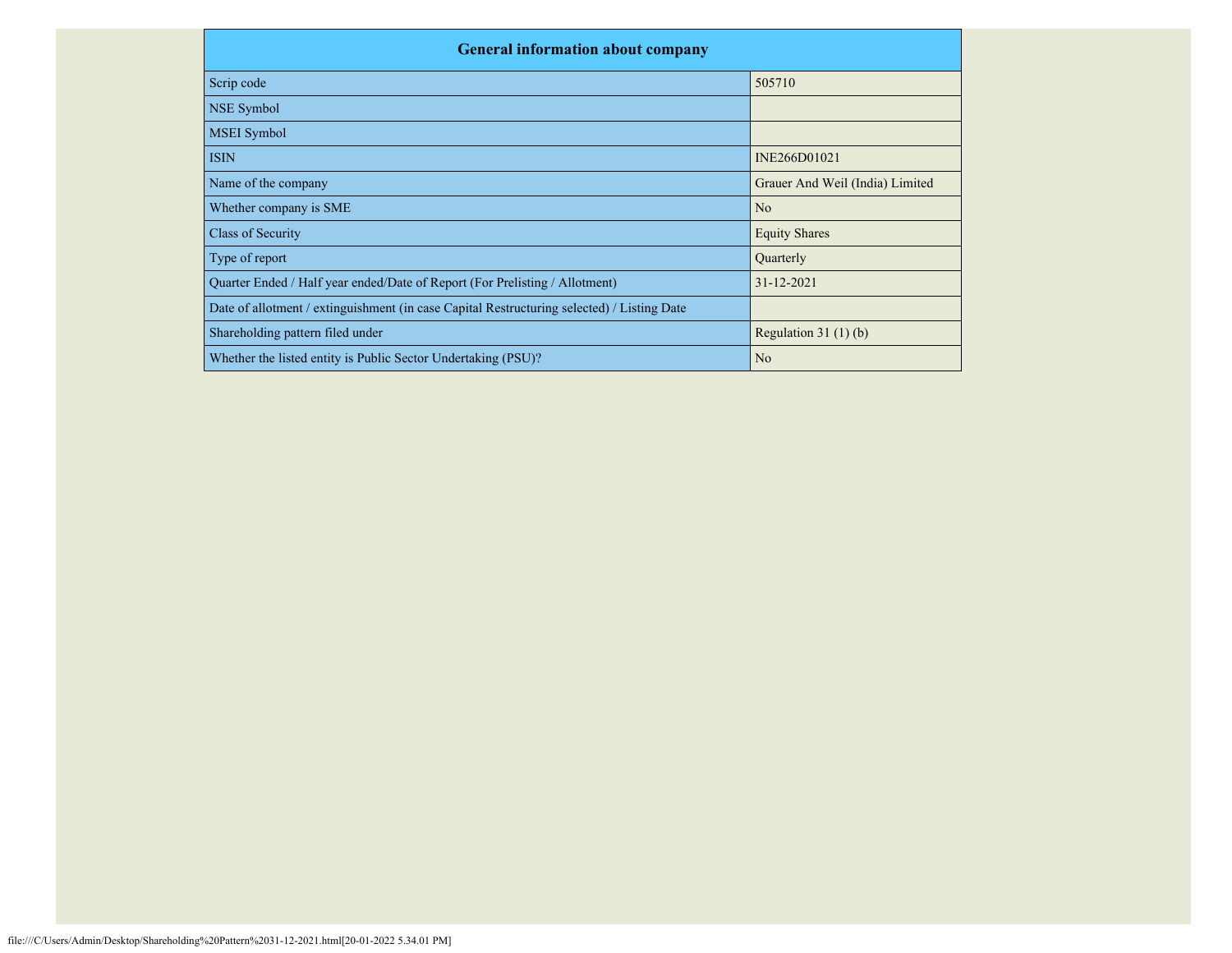|                | <b>Declaration</b>                                                                        |                |                                |                              |                             |  |  |  |  |  |
|----------------|-------------------------------------------------------------------------------------------|----------------|--------------------------------|------------------------------|-----------------------------|--|--|--|--|--|
| Sr.<br>No.     | Particular                                                                                | Yes/No         | Promoter and<br>Promoter Group | <b>Public</b><br>shareholder | Non Promoter-<br>Non Public |  |  |  |  |  |
|                | Whether the Listed Entity has issued any partly paid up shares?                           | N <sub>o</sub> | No                             | No                           | N <sub>0</sub>              |  |  |  |  |  |
| $\overline{2}$ | Whether the Listed Entity has issued any Convertible Securities                           | No             | No                             | No                           | N <sub>o</sub>              |  |  |  |  |  |
| 3              | Whether the Listed Entity has issued any Warrants?                                        | No             | No                             | No                           | No                          |  |  |  |  |  |
| $\overline{4}$ | Whether the Listed Entity has any shares against which<br>depository receipts are issued? | N <sub>0</sub> | No                             | N <sub>o</sub>               | N <sub>0</sub>              |  |  |  |  |  |
| 5              | Whether the Listed Entity has any shares in locked-in?                                    | No             | No                             | No                           | N <sub>o</sub>              |  |  |  |  |  |
| 6              | Whether any shares held by promoters are pledge or otherwise<br>encumbered?               | N <sub>o</sub> | No                             |                              |                             |  |  |  |  |  |
| 7              | Whether company has equity shares with differential voting<br>rights?                     | N <sub>0</sub> | N <sub>o</sub>                 | N <sub>0</sub>               | N <sub>0</sub>              |  |  |  |  |  |
| 8              | Whether the listed entity has any significant beneficial owner?                           | Yes            |                                |                              |                             |  |  |  |  |  |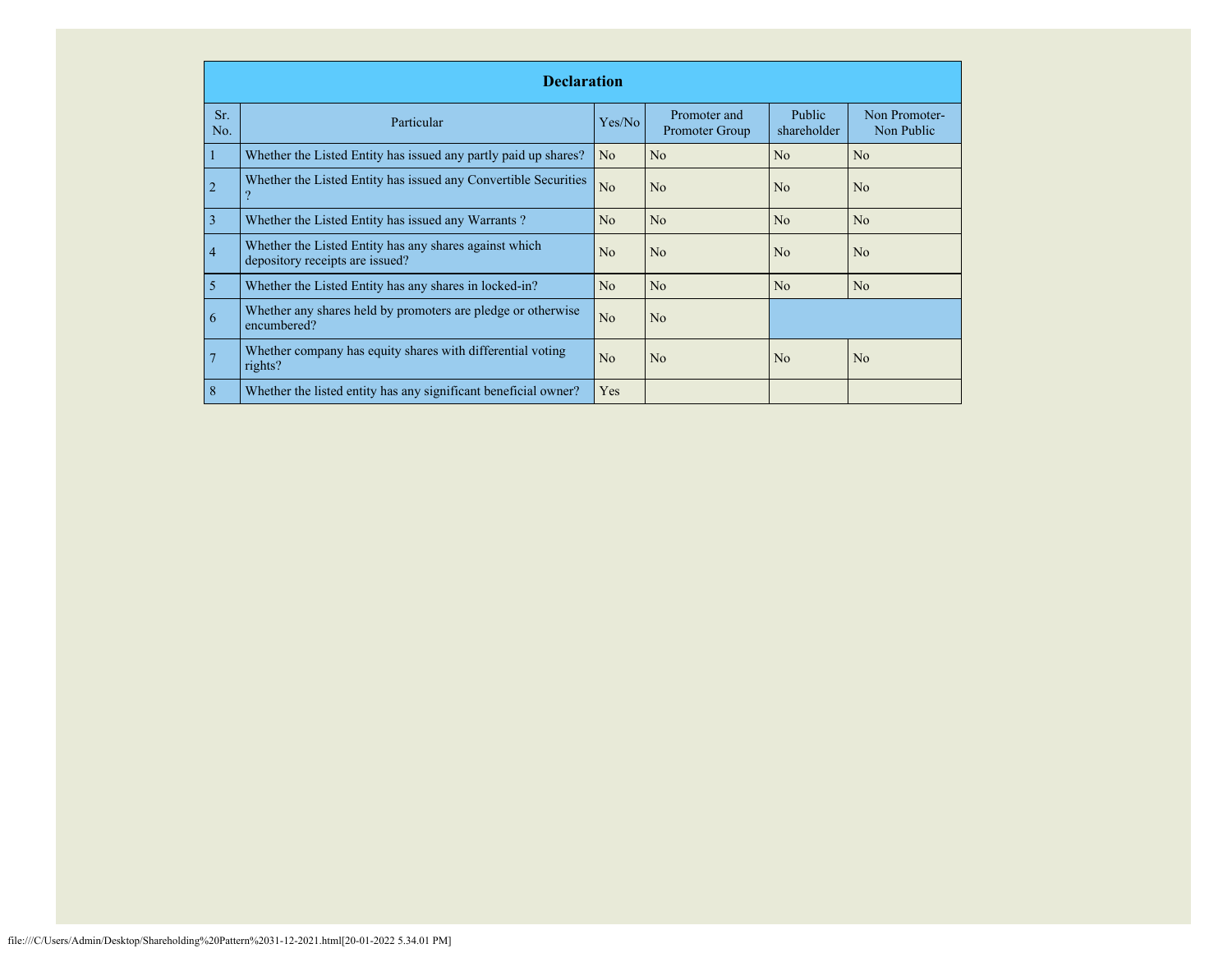|                                    | <b>Table I - Summary Statement holding of specified securities</b> |                                  |                                 |                                |                      |                                                      |                                 |                           |       |                                      |       |
|------------------------------------|--------------------------------------------------------------------|----------------------------------|---------------------------------|--------------------------------|----------------------|------------------------------------------------------|---------------------------------|---------------------------|-------|--------------------------------------|-------|
|                                    |                                                                    |                                  | No. of                          | No. Of<br>Partly               | No. Of               | Total nos.                                           | Shareholding<br>as a % of total | class of securities (IX)  |       | Number of Voting Rights held in each |       |
| Category                           | Category<br>$\sigma$ f                                             | Nos. Of                          | fully paid                      | paid-<br>up                    | shares<br>underlying | shares held<br>$(VII) =$                             | no. of shares<br>(calculated as | No of Voting (XIV) Rights |       |                                      |       |
| shareholder<br>$($ $($ $)$<br>(II) | shareholders<br>(III)                                              | up equity<br>shares held<br>(IV) | equity<br>shares<br>held<br>(V) | Depository<br>Receipts<br>(VI) | $(IV)+(V)+$<br>(VI)  | per SCRR,<br>1957) (VIII)<br>As a % of<br>$(A+B+C2)$ | Class eg:<br>X                  | Class<br>eg:y             | Total | Total as<br>$a\%$ of<br>$(A+B+C)$    |       |
| (A)                                | Promoter<br>$\&$<br>Promoter<br>Group                              | 16                               | 156537480                       |                                |                      | 156537480                                            | 69.05                           | 156537480                 |       | 156537480                            | 69.05 |
| (B)                                | Public                                                             | 39897                            | 70168270                        |                                |                      | 70168270                                             | 30.95                           | 70168270                  |       | 70168270                             | 30.95 |
| (C)                                | <b>Non</b><br>Promoter-<br>Non Public                              |                                  |                                 |                                |                      |                                                      |                                 |                           |       |                                      |       |
| (C1)                               | <b>Shares</b><br>underlying<br><b>DRs</b>                          |                                  |                                 |                                |                      |                                                      |                                 |                           |       |                                      |       |
| (C2)                               | Shares held<br>by<br>Employee<br><b>Trusts</b>                     |                                  |                                 |                                |                      |                                                      |                                 |                           |       |                                      |       |
|                                    | Total                                                              | 39913                            | 226705750                       |                                |                      | 226705750                                            | 100                             | 226705750                 |       | 226705750                            | 100   |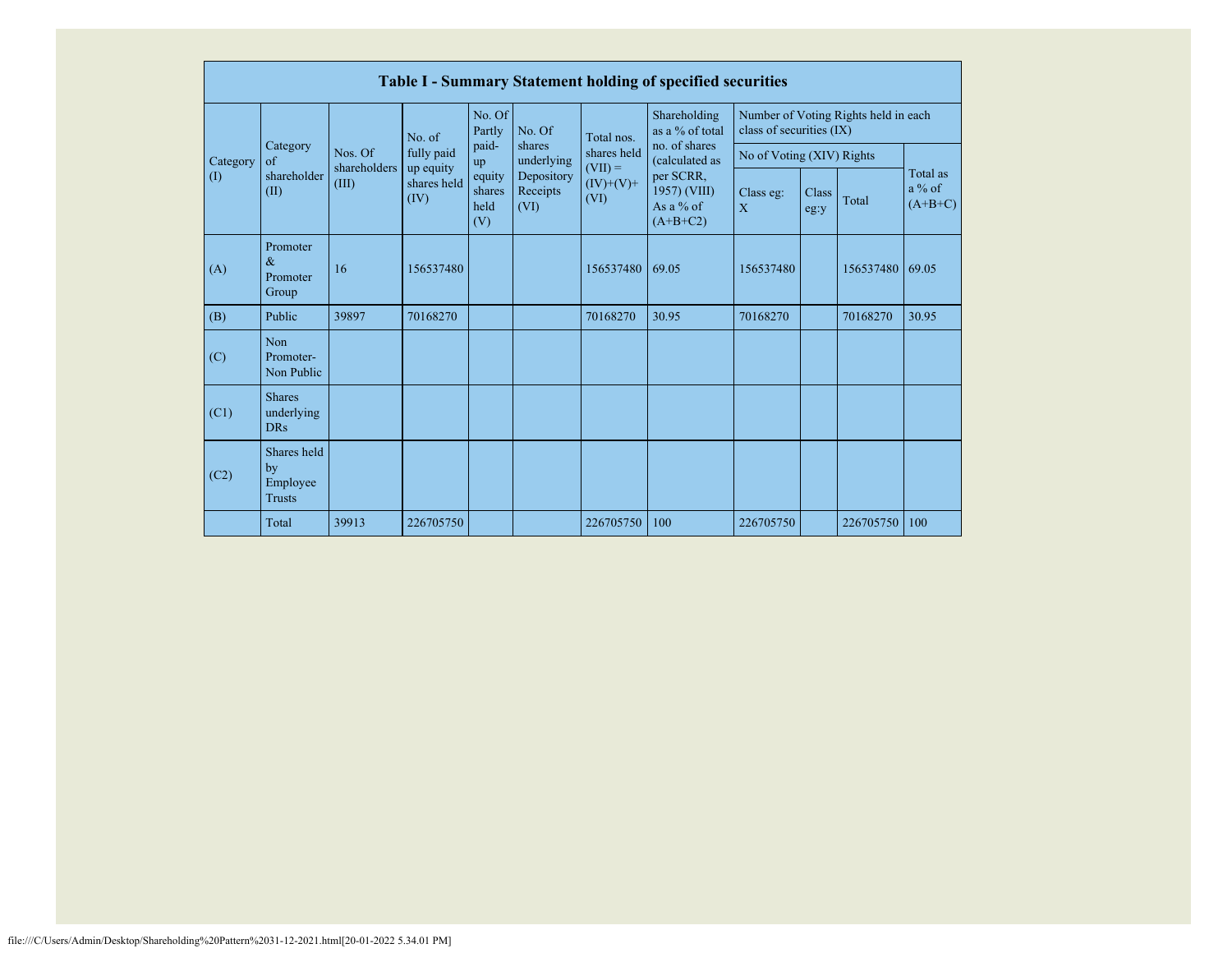|          |                            |                                                |                                        |                                           |                                                  | Table I - Summary Statement holding of specified securities                                |                                                                                    |                                                         |                                        |                                                         |                                                    |                                       |
|----------|----------------------------|------------------------------------------------|----------------------------------------|-------------------------------------------|--------------------------------------------------|--------------------------------------------------------------------------------------------|------------------------------------------------------------------------------------|---------------------------------------------------------|----------------------------------------|---------------------------------------------------------|----------------------------------------------------|---------------------------------------|
| Category |                            | Category<br>$\alpha$ f                         | No. Of<br><b>Shares</b><br>Outstanding | Underlying                                | No. of<br><b>Shares</b><br>Underlying            | No. Of Shares<br>Underlying<br>Outstanding<br>convertible                                  | Shareholding, as a %<br>assuming full<br>conversion of<br>convertible securities ( |                                                         | Number of<br>Locked in<br>shares (XII) | <b>Shares</b><br>(XIII)                                 | Number of<br>pledged or<br>otherwise<br>encumbered | Number of<br>equity shares<br>held in |
|          | $\left( \mathrm{I}\right)$ | shareholder<br>(II)                            | convertible<br>securities<br>(X)       | Outstanding<br><b>Warrants</b><br>$(X_i)$ | securities and<br>No. Of<br>Warrants (Xi)<br>(a) | as a percentage of<br>diluted share capital)<br>$(XI) = (VII)+(X) As a$<br>% of $(A+B+C2)$ | No.<br>(a)                                                                         | As a<br>$%$ of<br>total<br><b>Shares</b><br>held<br>(b) | No.<br>(a)                             | As a<br>$%$ of<br>total<br><b>Shares</b><br>held<br>(b) | dematerialized<br>form $(XIV)$                     |                                       |
|          | (A)                        | Promoter<br>$\&$<br>Promoter<br>Group          |                                        |                                           |                                                  | 69.05                                                                                      |                                                                                    |                                                         |                                        |                                                         | 156537480                                          |                                       |
|          | (B)                        | Public                                         |                                        |                                           |                                                  | 30.95                                                                                      |                                                                                    |                                                         |                                        |                                                         | 67294000                                           |                                       |
|          | (C)                        | Non<br>Promoter-<br>Non Public                 |                                        |                                           |                                                  |                                                                                            |                                                                                    |                                                         |                                        |                                                         |                                                    |                                       |
|          | (C1)                       | <b>Shares</b><br>underlying<br><b>DRs</b>      |                                        |                                           |                                                  |                                                                                            |                                                                                    |                                                         |                                        |                                                         |                                                    |                                       |
|          | (C2)                       | Shares held<br>by<br>Employee<br><b>Trusts</b> |                                        |                                           |                                                  |                                                                                            |                                                                                    |                                                         |                                        |                                                         |                                                    |                                       |
|          |                            | Total                                          |                                        |                                           |                                                  | 100                                                                                        |                                                                                    |                                                         |                                        |                                                         | 223831480                                          |                                       |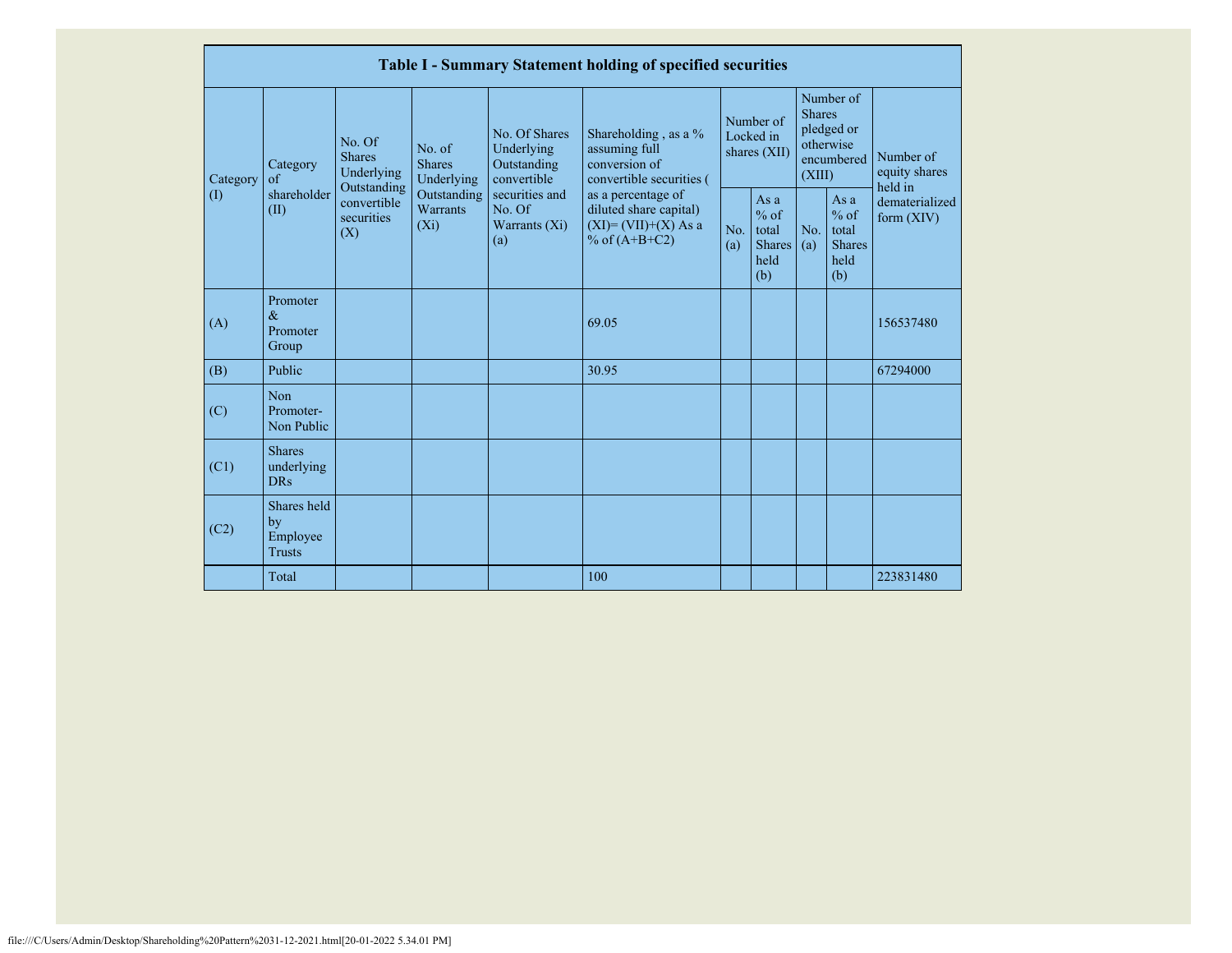|                                                                                                | Table II - Statement showing shareholding pattern of the Promoter and Promoter Group                    |                                  |                                                |                                                |                                              |                                                 |                                                                           |                           |               |                                      |                                             |
|------------------------------------------------------------------------------------------------|---------------------------------------------------------------------------------------------------------|----------------------------------|------------------------------------------------|------------------------------------------------|----------------------------------------------|-------------------------------------------------|---------------------------------------------------------------------------|---------------------------|---------------|--------------------------------------|---------------------------------------------|
|                                                                                                |                                                                                                         |                                  |                                                | No.<br><b>Of</b>                               |                                              |                                                 | Shareholding<br>as a % of                                                 | class of securities (IX)  |               | Number of Voting Rights held in each |                                             |
|                                                                                                |                                                                                                         |                                  | No. of                                         | Partly                                         | No. Of<br>shares                             | Total nos.                                      | total no. of<br>shares                                                    | No of Voting (XIV) Rights |               |                                      | Total                                       |
| Sr.                                                                                            | Category &<br>Name of the<br>Shareholders (I)                                                           | Nos. Of<br>shareholders<br>(III) | fully paid<br>up equity<br>shares held<br>(IV) | paid-<br>up<br>equity<br>shares<br>held<br>(V) | underlying<br>Depository<br>Receipts<br>(VI) | shares held<br>$(VII) =$<br>$(IV)+(V)+$<br>(VI) | (calculated<br>as per<br>SCRR,<br>1957) (VIII)<br>As a % of<br>$(A+B+C2)$ | Class eg:<br>$\mathbf X$  | Class<br>eg:y | Total                                | as a $%$<br>of<br>Total<br>Voting<br>rights |
| $\mathbf{A}$                                                                                   | Table II - Statement showing shareholding pattern of the Promoter and Promoter Group                    |                                  |                                                |                                                |                                              |                                                 |                                                                           |                           |               |                                      |                                             |
| (1)                                                                                            | Indian                                                                                                  |                                  |                                                |                                                |                                              |                                                 |                                                                           |                           |               |                                      |                                             |
| (a)                                                                                            | Individuals/Hindu<br>undivided Family                                                                   | $\overline{Q}$                   | 66254459                                       |                                                |                                              | 66254459                                        | 29.22                                                                     | 66254459                  |               | 66254459                             | 29.22                                       |
| (d)                                                                                            | Any Other<br>(specify)                                                                                  | $\overline{7}$                   | 90283021                                       |                                                |                                              | 90283021                                        | 39.82                                                                     | 90283021                  |               | 90283021                             | 39.82                                       |
| Sub-Total<br>(A)(1)                                                                            |                                                                                                         | 16                               | 156537480                                      |                                                |                                              | 156537480                                       | 69.05                                                                     | 156537480                 |               | 156537480                            | 69.05                                       |
| (2)                                                                                            | Foreign                                                                                                 |                                  |                                                |                                                |                                              |                                                 |                                                                           |                           |               |                                      |                                             |
| Total<br>Shareholding<br>of Promoter<br>and<br>Promoter<br>Group $(A)=$<br>$(A)(1)+(A)$<br>(2) |                                                                                                         | 16                               | 156537480                                      |                                                |                                              | 156537480                                       | 69.05                                                                     | 156537480                 |               | 156537480 69.05                      |                                             |
| $\, {\bf B}$                                                                                   | Table III - Statement showing shareholding pattern of the Public shareholder                            |                                  |                                                |                                                |                                              |                                                 |                                                                           |                           |               |                                      |                                             |
| (1)                                                                                            | Institutions                                                                                            |                                  |                                                |                                                |                                              |                                                 |                                                                           |                           |               |                                      |                                             |
| (a)                                                                                            | <b>Mutual Funds</b>                                                                                     | $\sqrt{2}$                       | 20120                                          |                                                |                                              | 20120                                           | 0.01                                                                      | 20120                     |               | 20120                                | 0.01                                        |
| (e)                                                                                            | Foreign Portfolio<br>Investors                                                                          | 17                               | 1404870                                        |                                                |                                              | 1404870                                         | 0.62                                                                      | 1404870                   |               | 1404870                              | 0.62                                        |
| (f)                                                                                            | Financial<br>Institutions/<br><b>Banks</b>                                                              | 5                                | 19500                                          |                                                |                                              | 19500                                           | 0.01                                                                      | 19500                     |               | 19500                                | 0.01                                        |
| Sub-Total<br>(B)(1)                                                                            |                                                                                                         | 24                               | 1444490                                        |                                                |                                              | 1444490                                         | 0.64                                                                      | 1444490                   |               | 1444490                              | 0.64                                        |
| (3)                                                                                            | Non-institutions                                                                                        |                                  |                                                |                                                |                                              |                                                 |                                                                           |                           |               |                                      |                                             |
| (a(i))                                                                                         | Individuals -<br>i.Individual<br>shareholders<br>holding nominal<br>share capital up<br>to Rs. 2 lakhs. | 38052                            | 47248021                                       |                                                |                                              | 47248021                                        | 20.84                                                                     | 47248021                  |               | 47248021                             | 20.84                                       |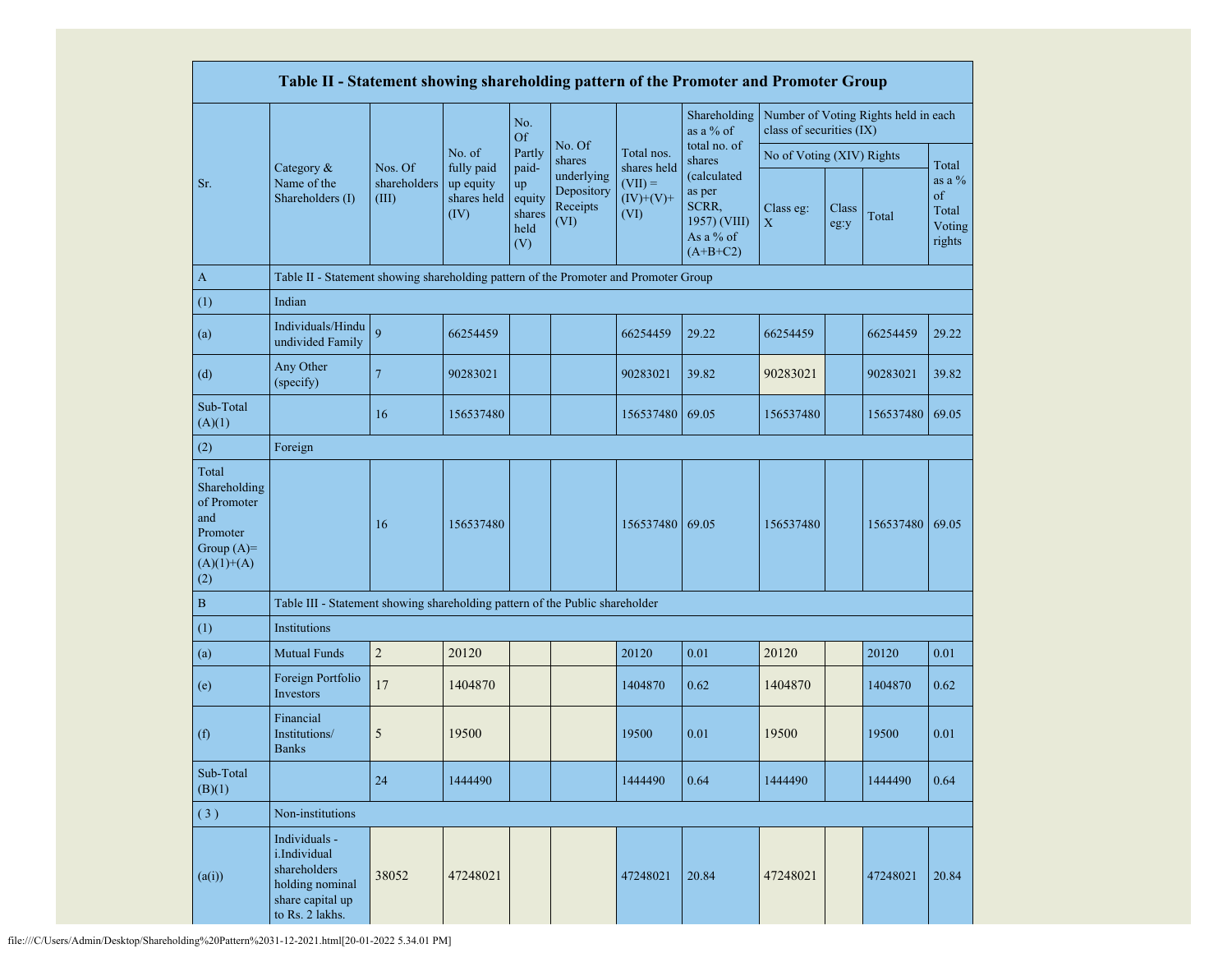| (a(ii))                                                                       | Individuals - ii.<br>Individual<br>shareholders<br>holding nominal<br>share capital in<br>excess of Rs. 2<br>lakhs. | 12    | 4381512   |  | 4381512   | 1.93  | 4381512   | 4381512   | 1.93  |
|-------------------------------------------------------------------------------|---------------------------------------------------------------------------------------------------------------------|-------|-----------|--|-----------|-------|-----------|-----------|-------|
| (e)                                                                           | Any Other<br>(specify)                                                                                              | 1809  | 17094247  |  | 17094247  | 7.54  | 17094247  | 17094247  | 7.54  |
| Sub-Total<br>(B)(3)                                                           |                                                                                                                     | 39873 | 68723780  |  | 68723780  | 30.31 | 68723780  | 68723780  | 30.31 |
| <b>Total Public</b><br>Shareholding<br>$(B)= (B)(1) +$<br>$(B)(2)+(B)$<br>(3) |                                                                                                                     | 39897 | 70168270  |  | 70168270  | 30.95 | 70168270  | 70168270  | 30.95 |
| $\mathbf C$                                                                   | Table IV - Statement showing shareholding pattern of the Non Promoter- Non Public shareholder                       |       |           |  |           |       |           |           |       |
| Total (<br>$A+B+C2$ )                                                         |                                                                                                                     | 39913 | 226705750 |  | 226705750 | 100   | 226705750 | 226705750 | 100   |
| Total<br>$(A+B+C)$                                                            |                                                                                                                     | 39913 | 226705750 |  | 226705750 | 100   | 226705750 | 226705750 | 100   |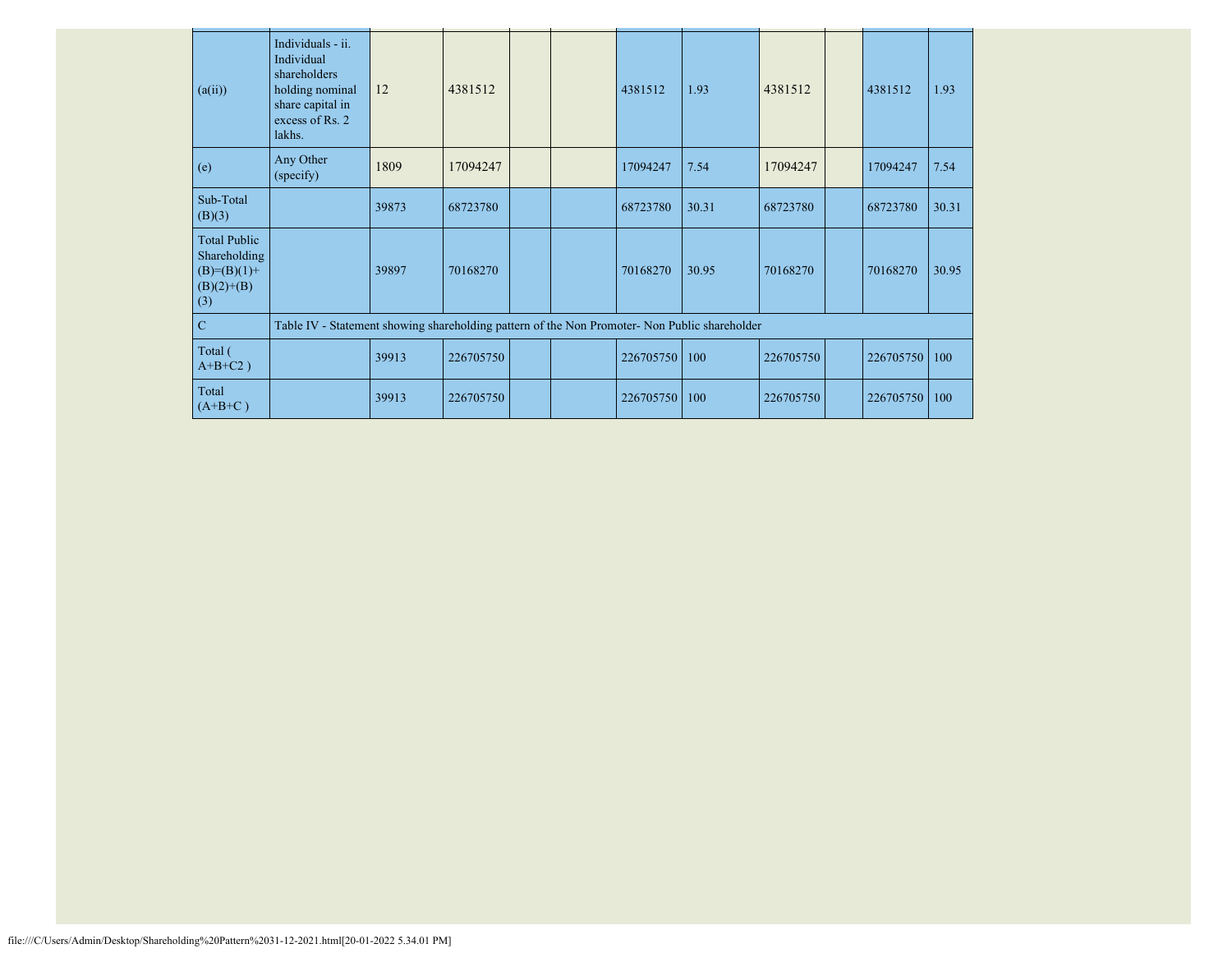|                                                                                         |                                                                                                     |                         |                                                                 | Table II - Statement showing shareholding pattern of the Promoter and Promoter Group                                   |            |                                                  |            |                                                                  |                                           |
|-----------------------------------------------------------------------------------------|-----------------------------------------------------------------------------------------------------|-------------------------|-----------------------------------------------------------------|------------------------------------------------------------------------------------------------------------------------|------------|--------------------------------------------------|------------|------------------------------------------------------------------|-------------------------------------------|
|                                                                                         | No. Of<br><b>Shares</b><br>Underlying                                                               | No. of<br><b>Shares</b> | No. Of Shares<br>Underlying<br>Outstanding                      | Shareholding, as a %<br>assuming full<br>conversion of                                                                 |            | Number of<br>Locked in<br>shares (XII)           |            | Number of Shares<br>pledged or<br>otherwise<br>encumbered (XIII) | Number of<br>equity shares                |
| Sr.                                                                                     | Underlying<br>Outstanding<br>Outstanding<br>convertible<br>Warrants<br>securities<br>$(X_i)$<br>(X) |                         | convertible<br>securities and<br>No. Of<br>Warrants (Xi)<br>(a) | convertible securities (<br>as a percentage of<br>diluted share capital)<br>$(XI) = (VII)+(X) As a$<br>% of $(A+B+C2)$ | No.<br>(a) | As a<br>$%$ of<br>total<br>Shares<br>held<br>(b) | No.<br>(a) | As a % of total<br>Shares held<br>(b)                            | held in<br>dematerialized<br>form $(XIV)$ |
| $\mathbf{A}$                                                                            |                                                                                                     |                         |                                                                 | Table II - Statement showing shareholding pattern of the Promoter and Promoter Group                                   |            |                                                  |            |                                                                  |                                           |
| (1)                                                                                     | Indian                                                                                              |                         |                                                                 |                                                                                                                        |            |                                                  |            |                                                                  |                                           |
| (a)                                                                                     |                                                                                                     |                         |                                                                 | 29.22                                                                                                                  |            |                                                  |            |                                                                  | 66254459                                  |
| (d)                                                                                     |                                                                                                     |                         |                                                                 | 39.82                                                                                                                  |            |                                                  |            |                                                                  | 90283021                                  |
| Sub-Total (A)<br>(1)                                                                    |                                                                                                     |                         |                                                                 | 69.05                                                                                                                  |            |                                                  |            |                                                                  | 156537480                                 |
| (2)                                                                                     | Foreign                                                                                             |                         |                                                                 |                                                                                                                        |            |                                                  |            |                                                                  |                                           |
| Total<br>Shareholding<br>of Promoter<br>and Promoter<br>Group $(A)=$<br>$(A)(1)+(A)(2)$ |                                                                                                     |                         |                                                                 | 69.05                                                                                                                  |            |                                                  |            |                                                                  | 156537480                                 |
| $\, {\bf B}$                                                                            |                                                                                                     |                         |                                                                 | Table III - Statement showing shareholding pattern of the Public shareholder                                           |            |                                                  |            |                                                                  |                                           |
| (1)                                                                                     | Institutions                                                                                        |                         |                                                                 |                                                                                                                        |            |                                                  |            |                                                                  |                                           |
| (a)                                                                                     |                                                                                                     |                         |                                                                 | 0.01                                                                                                                   |            |                                                  |            |                                                                  | 8870                                      |
| (e)                                                                                     |                                                                                                     |                         |                                                                 | 0.62                                                                                                                   |            |                                                  |            |                                                                  | 1404870                                   |
| (f)                                                                                     |                                                                                                     |                         |                                                                 | 0.01                                                                                                                   |            |                                                  |            |                                                                  | 9250                                      |
| Sub-Total (B)<br>(1)                                                                    |                                                                                                     |                         |                                                                 | 0.64                                                                                                                   |            |                                                  |            |                                                                  | 1422990                                   |
| $\overline{3)}$                                                                         | Non-institutions                                                                                    |                         |                                                                 |                                                                                                                        |            |                                                  |            |                                                                  |                                           |
| (a(i))                                                                                  |                                                                                                     |                         |                                                                 | 20.84                                                                                                                  |            |                                                  |            |                                                                  | 44400121                                  |
| (a(ii))                                                                                 |                                                                                                     |                         |                                                                 | 1.93                                                                                                                   |            |                                                  |            |                                                                  | 4381512                                   |
| (e)                                                                                     |                                                                                                     |                         |                                                                 | 7.54                                                                                                                   |            |                                                  |            |                                                                  | 17089377                                  |
| Sub-Total (B)<br>(3)                                                                    |                                                                                                     |                         |                                                                 | 30.31                                                                                                                  |            |                                                  |            |                                                                  | 65871010                                  |
| <b>Total Public</b><br>Shareholding<br>$(B)= (B)(1) +$<br>$(B)(2)+(B)(3)$               |                                                                                                     |                         |                                                                 | 30.95                                                                                                                  |            |                                                  |            |                                                                  | 67294000                                  |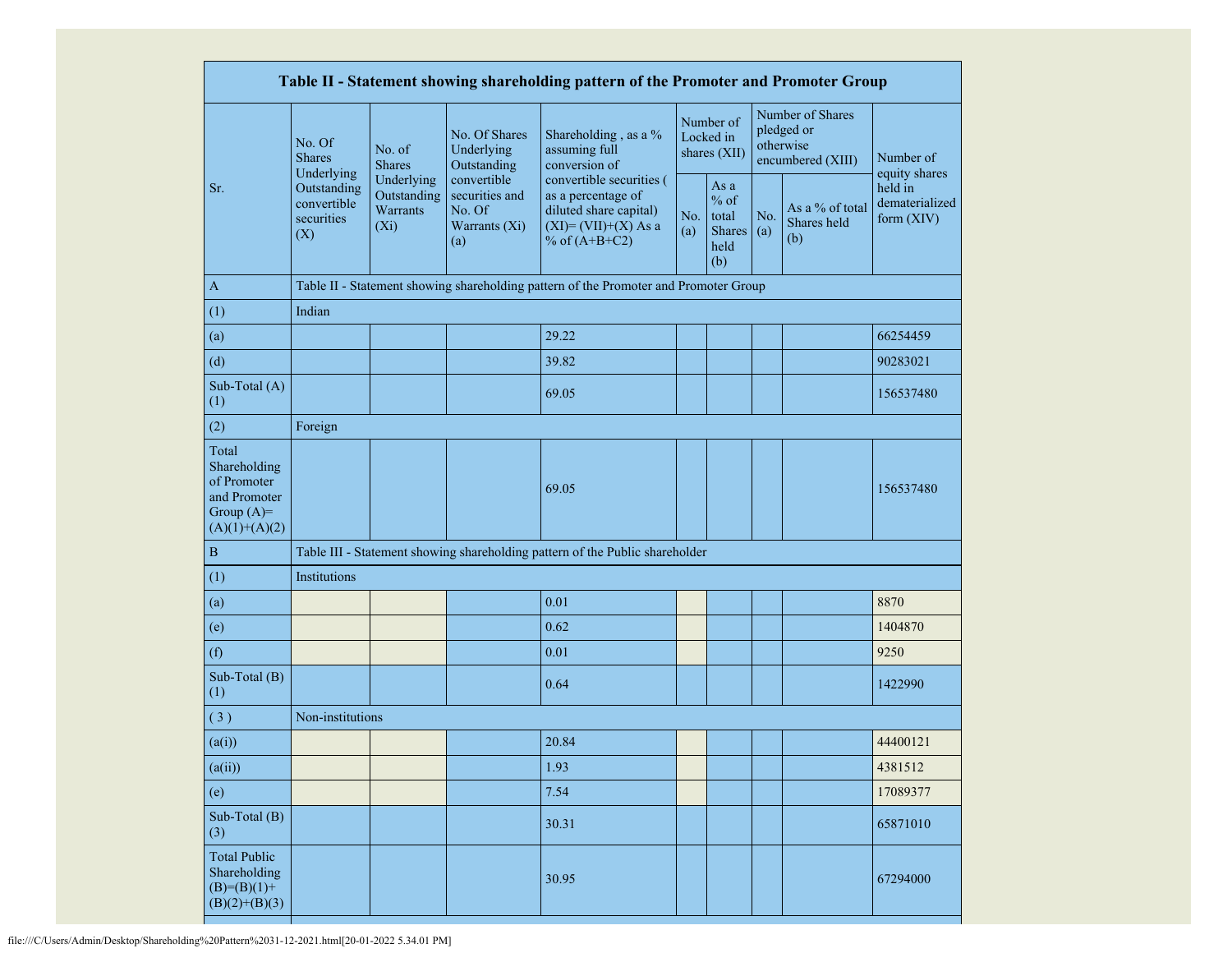|                                             | Table IV - Statement showing shareholding pattern of the Non Promoter- Non Public shareholder |  |  |  |  |  |  |                              |           |
|---------------------------------------------|-----------------------------------------------------------------------------------------------|--|--|--|--|--|--|------------------------------|-----------|
| Total (<br>$A+B+C2$ )                       | 100                                                                                           |  |  |  |  |  |  |                              | 223831480 |
| Total<br>$(A+B+C)$                          | 223831480<br>100                                                                              |  |  |  |  |  |  |                              |           |
| Disclosure of notes on shareholding pattern |                                                                                               |  |  |  |  |  |  | Textual<br>Information $(1)$ |           |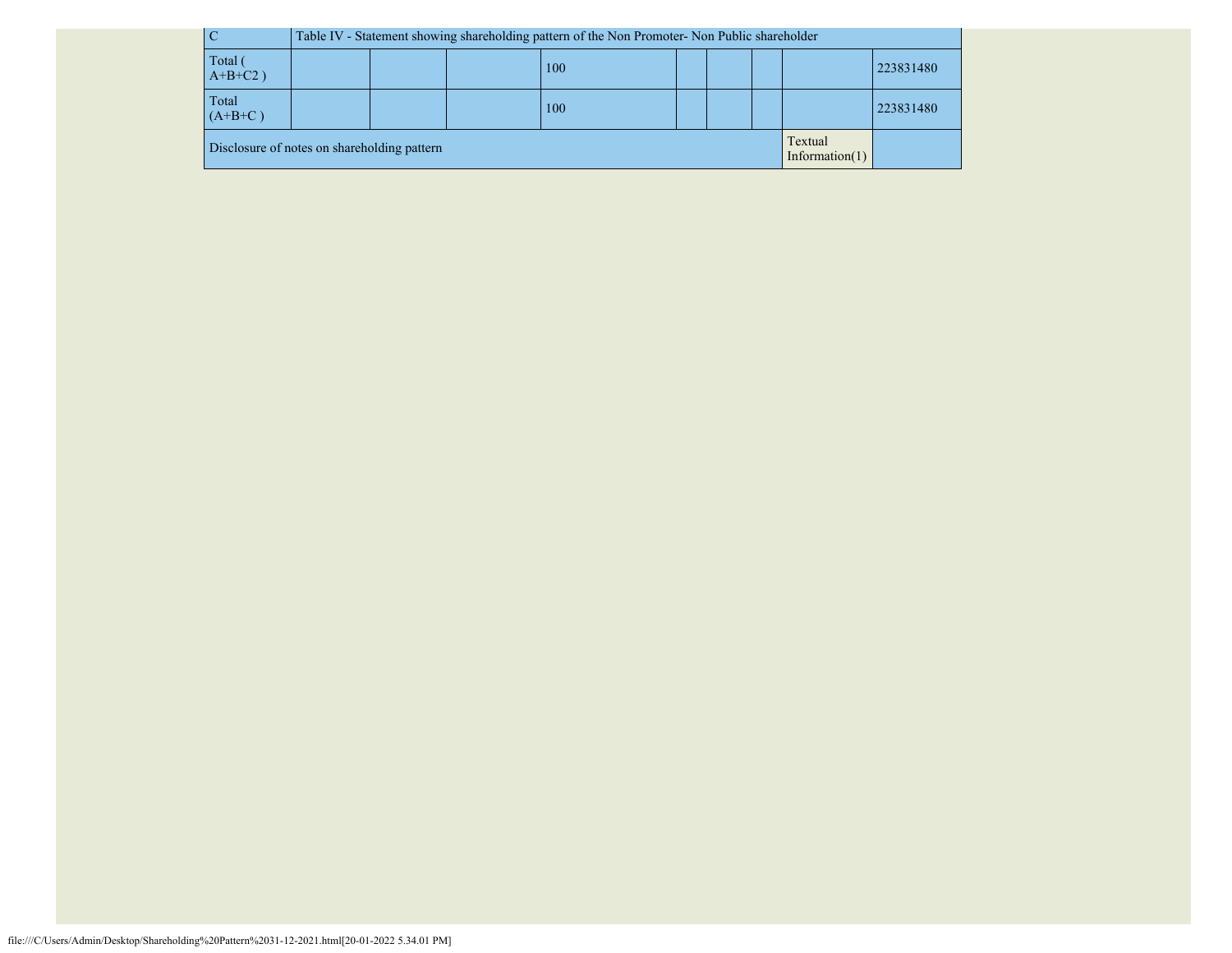| <b>Text Block</b>     |                                                                                                                                                                                                                                                                                                                                                                                                                                                                                                                                                                                                                                                                                      |  |  |  |  |  |  |  |
|-----------------------|--------------------------------------------------------------------------------------------------------------------------------------------------------------------------------------------------------------------------------------------------------------------------------------------------------------------------------------------------------------------------------------------------------------------------------------------------------------------------------------------------------------------------------------------------------------------------------------------------------------------------------------------------------------------------------------|--|--|--|--|--|--|--|
| Textual Information() | Mr. Vinod Haritwal and Mr. Rameshkumar More does not fall within the ambit of definition of Promoter<br>or Promoter Group as defined under SEBI (Issue of capital and disclosure requirements) Regulations,<br>2018 and the Company have applied for Reclassification of them along with others from Promoter and<br>Promoter group category to Public Category. As on date, the said application is pending with BSE. The<br>Company have also applied for Reclassification of Mrs. Manisha Dujodwala, Mrs. Shivani Rajgarhia<br>and M/s Waluj Beverages LLP from Promoter and Promoter group category to Public Category. As on<br>date, the said application is pending with BSE. |  |  |  |  |  |  |  |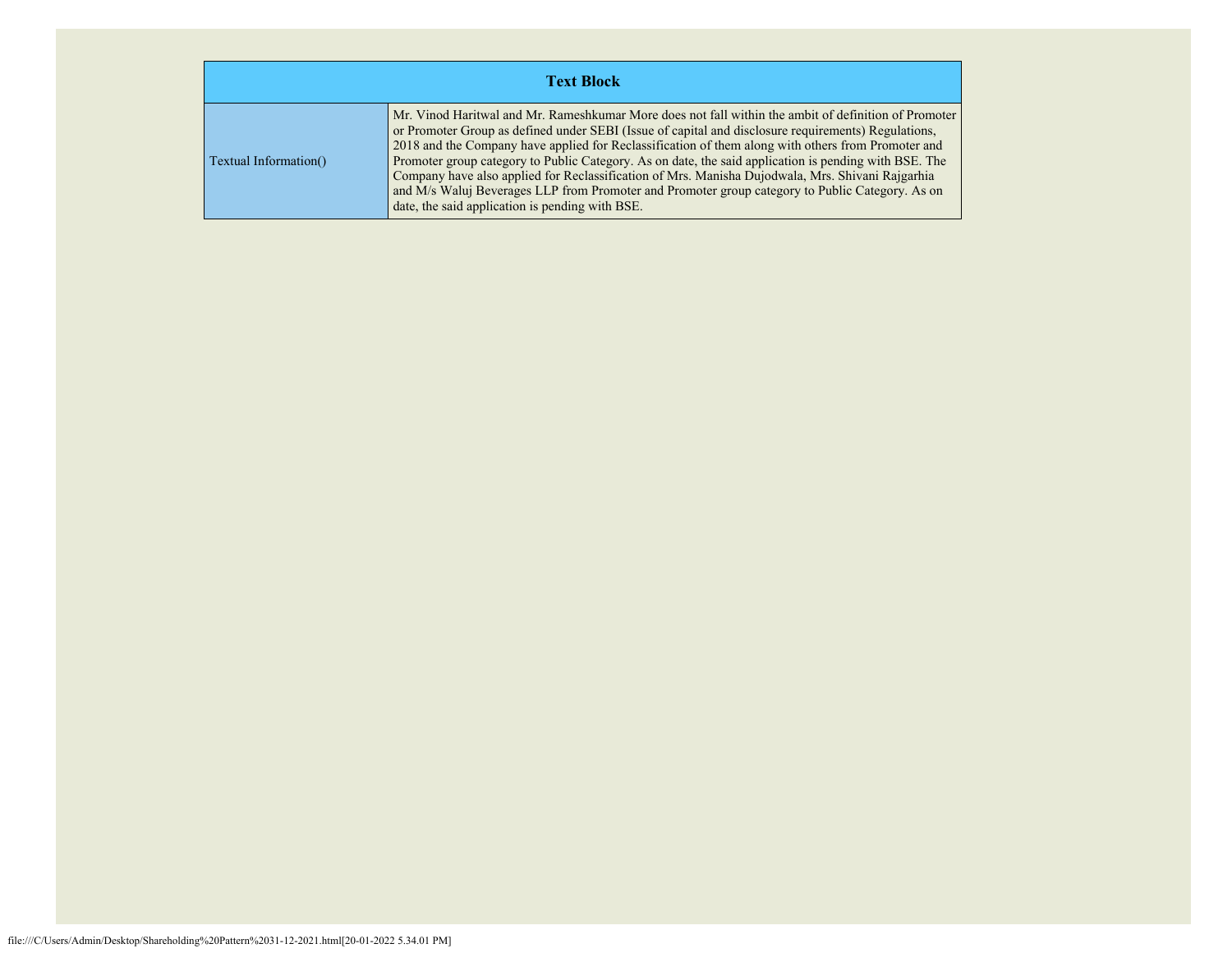|                                                                                                                      | <b>Individuals/Hindu undivided Family</b> |                     |               |                            |            |              |                         |  |  |  |
|----------------------------------------------------------------------------------------------------------------------|-------------------------------------------|---------------------|---------------|----------------------------|------------|--------------|-------------------------|--|--|--|
| Searial No.                                                                                                          | $\mathbf{1}$                              | $\overline{c}$      | $\mathfrak z$ | $\overline{4}$             | $\sqrt{5}$ | 6            | $\boldsymbol{7}$        |  |  |  |
| Name of the<br>Shareholders (I)                                                                                      | Umeshkumar<br>Nandlal More                | Niraj Kumar<br>More | Premlata More | Aman<br>Nirajkumar<br>More | Yash More  | Pallavi More | Niraj Kumar<br>More Huf |  |  |  |
| PAN(II)                                                                                                              | AACPM6443R                                | AADPM7225Q          | AANPM5792L    | CNYPM7177D                 | CNYPM7175B | AEDPM0567P   | AAAHN2180A              |  |  |  |
| No. of fully paid<br>up equity shares<br>held (IV)                                                                   | 22805999                                  | 17852106            | 12724455      | 4758060                    | 4758060    | 3149409      | 173650                  |  |  |  |
| No. Of Partly<br>paid-up equity<br>shares held (V)                                                                   |                                           |                     |               |                            |            |              |                         |  |  |  |
| No. Of shares<br>underlying<br>Depository<br>Receipts (VI)                                                           |                                           |                     |               |                            |            |              |                         |  |  |  |
| Total nos. shares<br>held $(VII) =$<br>$(IV)+(V)+(VI)$                                                               | 22805999                                  | 17852106            | 12724455      | 4758060                    | 4758060    | 3149409      | 173650                  |  |  |  |
| Shareholding as a<br>% of total no. of<br>shares (calculated<br>as per SCRR,<br>1957) (VIII) As a<br>% of $(A+B+C2)$ | 10.06                                     | 7.87                | 5.61          | 2.1                        | 2.1        | 1.39         | 0.08                    |  |  |  |
| Number of Voting Rights held in each class of securities (IX)                                                        |                                           |                     |               |                            |            |              |                         |  |  |  |
| Class eg: $X$                                                                                                        | 22805999                                  | 17852106            | 12724455      | 4758060                    | 4758060    | 3149409      | 173650                  |  |  |  |
| Class eg:y                                                                                                           |                                           |                     |               |                            |            |              |                         |  |  |  |
| Total                                                                                                                | 22805999                                  | 17852106            | 12724455      | 4758060                    | 4758060    | 3149409      | 173650                  |  |  |  |
| Total as a % of<br><b>Total Voting</b><br>rights                                                                     | 10.06                                     | 7.87                | 5.61          | 2.1                        | 2.1        | 1.39         | 0.08                    |  |  |  |
| No. Of Shares<br>Underlying<br>Outstanding<br>convertible<br>securities (X)                                          |                                           |                     |               |                            |            |              |                         |  |  |  |
| No. of Shares<br>Underlying<br>Outstanding<br>Warrants (Xi)                                                          |                                           |                     |               |                            |            |              |                         |  |  |  |
| No. Of Shares<br>Underlying<br>Outstanding                                                                           |                                           |                     |               |                            |            |              |                         |  |  |  |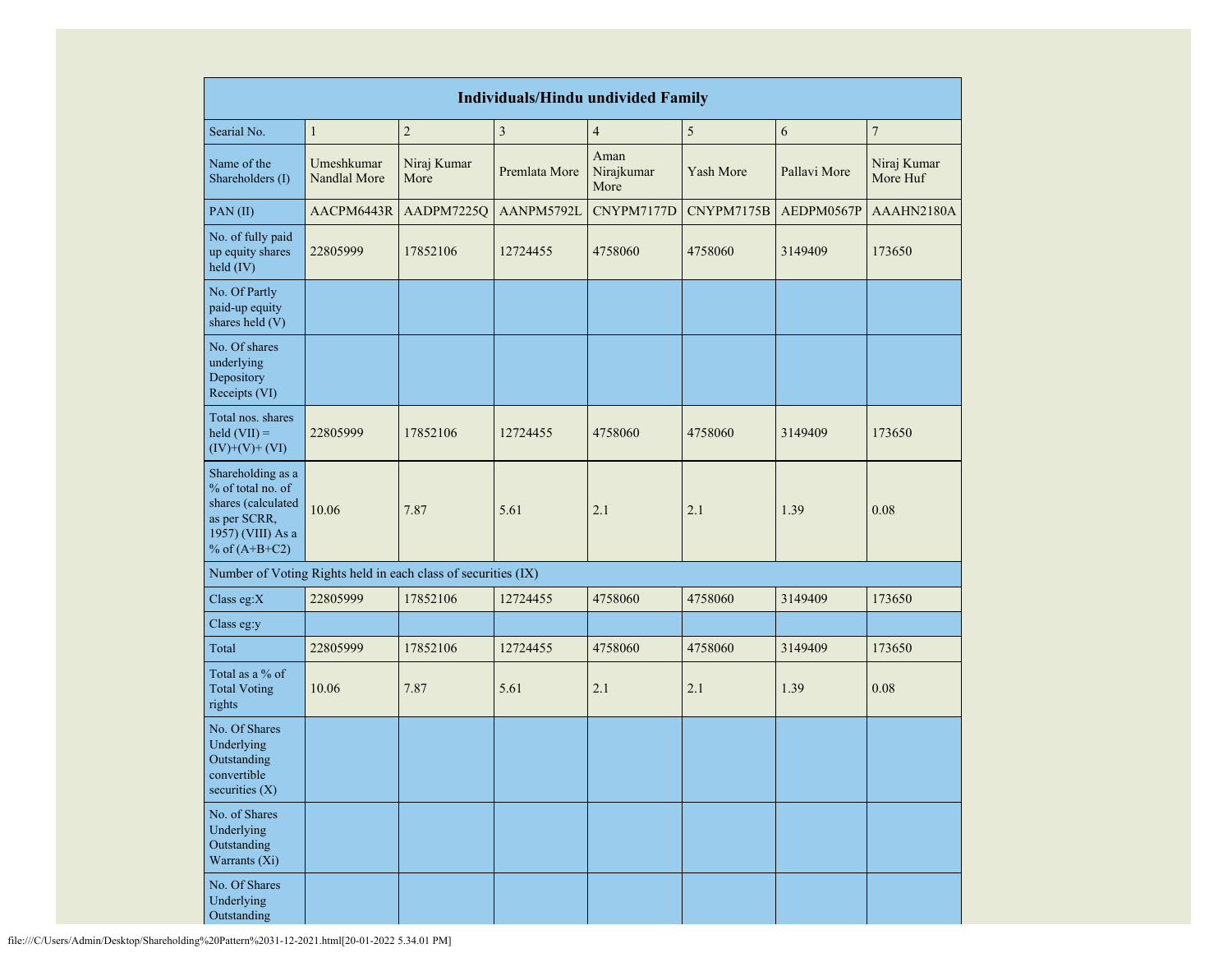| convertible<br>securities and No.<br>Of Warrants $(X_i)$<br>(a)                                                                                                                          |          |          |                   |                   |                   |                   |                   |
|------------------------------------------------------------------------------------------------------------------------------------------------------------------------------------------|----------|----------|-------------------|-------------------|-------------------|-------------------|-------------------|
| Shareholding, as<br>a % assuming full<br>conversion of<br>convertible<br>securities (as a<br>percentage of<br>diluted share<br>capital) (XI)=<br>$(VII)+(Xi)(a) As$<br>a % of $(A+B+C2)$ | 10.06    | 7.87     | 5.61              | 2.1               | 2.1               | 1.39              | 0.08              |
| Number of Locked in shares (XII)                                                                                                                                                         |          |          |                   |                   |                   |                   |                   |
| No. (a)                                                                                                                                                                                  |          |          |                   |                   |                   |                   |                   |
| As a % of total<br>Shares held (b)                                                                                                                                                       |          |          |                   |                   |                   |                   |                   |
| Number of Shares pledged or otherwise encumbered (XIII)                                                                                                                                  |          |          |                   |                   |                   |                   |                   |
| No. (a)                                                                                                                                                                                  |          |          |                   |                   |                   |                   |                   |
| As a % of total<br>Shares held (b)                                                                                                                                                       |          |          |                   |                   |                   |                   |                   |
| Number of equity<br>shares held in<br>dematerialized<br>form $(XIV)$                                                                                                                     | 22805999 | 17852106 | 12724455          | 4758060           | 4758060           | 3149409           | 173650            |
| Reason for not providing PAN                                                                                                                                                             |          |          |                   |                   |                   |                   |                   |
| Reason for not<br>providing PAN                                                                                                                                                          |          |          |                   |                   |                   |                   |                   |
| Shareholder type                                                                                                                                                                         | Promoter | Promoter | Promoter<br>Group | Promoter<br>Group | Promoter<br>Group | Promoter<br>Group | Promoter<br>Group |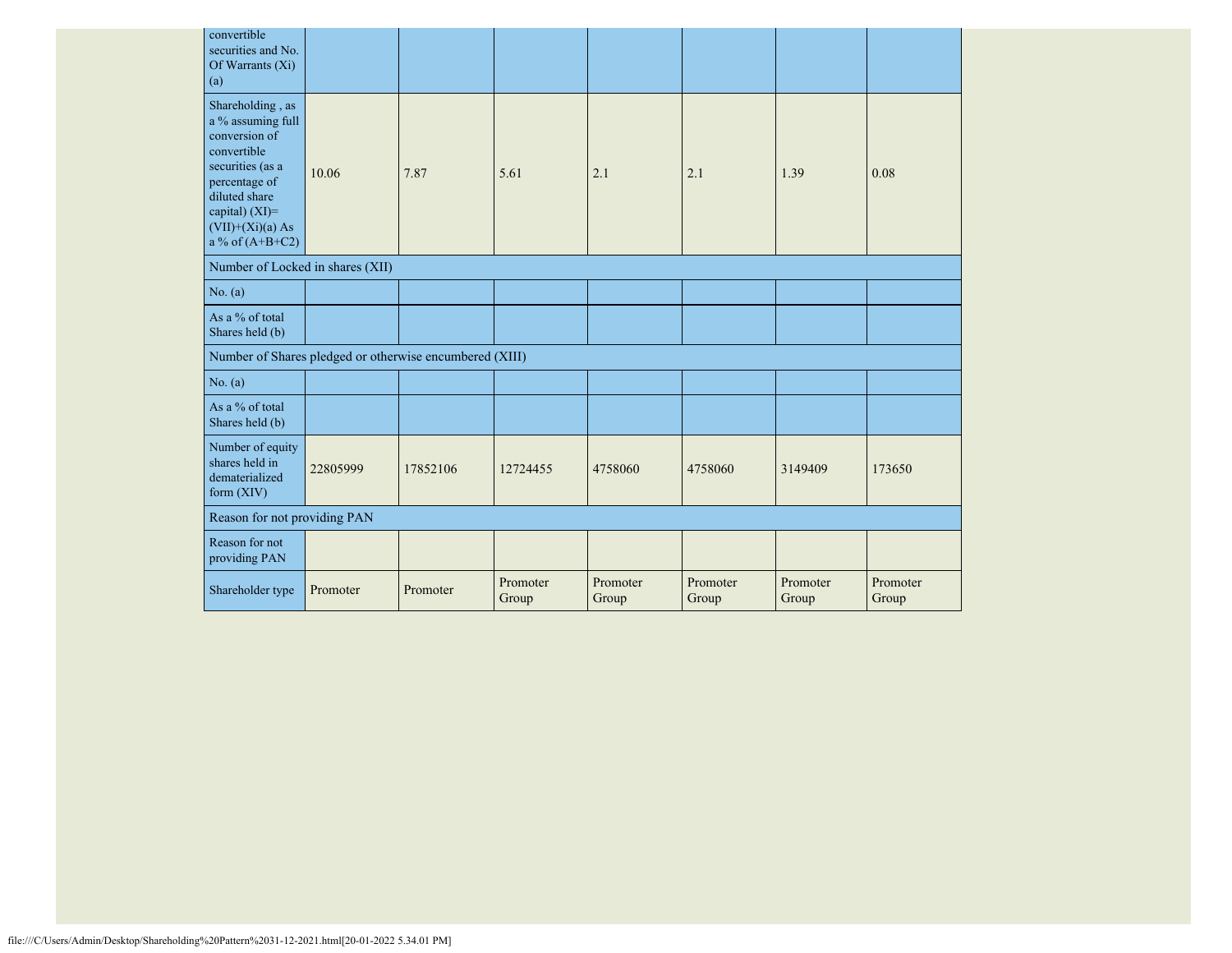| <b>Individuals/Hindu undivided Family</b>                                                                            |                                                               |                  |                       |  |  |  |  |  |  |
|----------------------------------------------------------------------------------------------------------------------|---------------------------------------------------------------|------------------|-----------------------|--|--|--|--|--|--|
| Searial No.                                                                                                          | $\,8\,$                                                       | $\boldsymbol{9}$ |                       |  |  |  |  |  |  |
| Name of the<br>Shareholders (I)                                                                                      | Rameshkumar Radhakishan More                                  | Vinod R Haritwal | Click here to go back |  |  |  |  |  |  |
| PAN (II)                                                                                                             | AADPM7235N                                                    | AAAPH0577K       | Total                 |  |  |  |  |  |  |
| No. of fully paid<br>up equity shares<br>$held$ (IV)                                                                 | 21600                                                         | 11120            | 66254459              |  |  |  |  |  |  |
| No. Of Partly paid-<br>up equity shares<br>held (V)                                                                  |                                                               |                  |                       |  |  |  |  |  |  |
| No. Of shares<br>underlying<br>Depository<br>Receipts (VI)                                                           |                                                               |                  |                       |  |  |  |  |  |  |
| Total nos. shares<br>held $(VII) = (IV) +$<br>$(V)$ + $(VI)$                                                         | 21600                                                         | 11120            | 66254459              |  |  |  |  |  |  |
| Shareholding as a<br>% of total no. of<br>shares (calculated<br>as per SCRR,<br>1957) (VIII) As a<br>% of $(A+B+C2)$ | 0.01                                                          | $\mathbf{0}$     | 29.22                 |  |  |  |  |  |  |
|                                                                                                                      | Number of Voting Rights held in each class of securities (IX) |                  |                       |  |  |  |  |  |  |
| Class eg:X                                                                                                           | 21600                                                         | 11120            | 66254459              |  |  |  |  |  |  |
| Class eg:y                                                                                                           |                                                               |                  |                       |  |  |  |  |  |  |
| Total                                                                                                                | 21600                                                         | 11120            | 66254459              |  |  |  |  |  |  |
| Total as a % of<br><b>Total Voting rights</b>                                                                        | 0.01                                                          | $\mathbf{0}$     | 29.22                 |  |  |  |  |  |  |
| No. Of Shares<br>Underlying<br>Outstanding<br>convertible<br>securities $(X)$                                        |                                                               |                  |                       |  |  |  |  |  |  |
| No. of Shares<br>Underlying<br>Outstanding<br>Warrants (Xi)                                                          |                                                               |                  |                       |  |  |  |  |  |  |
| No. Of Shares<br>Underlying<br>Outstanding<br>convertible<br>securities and No.<br>Of Warrants (Xi)                  |                                                               |                  |                       |  |  |  |  |  |  |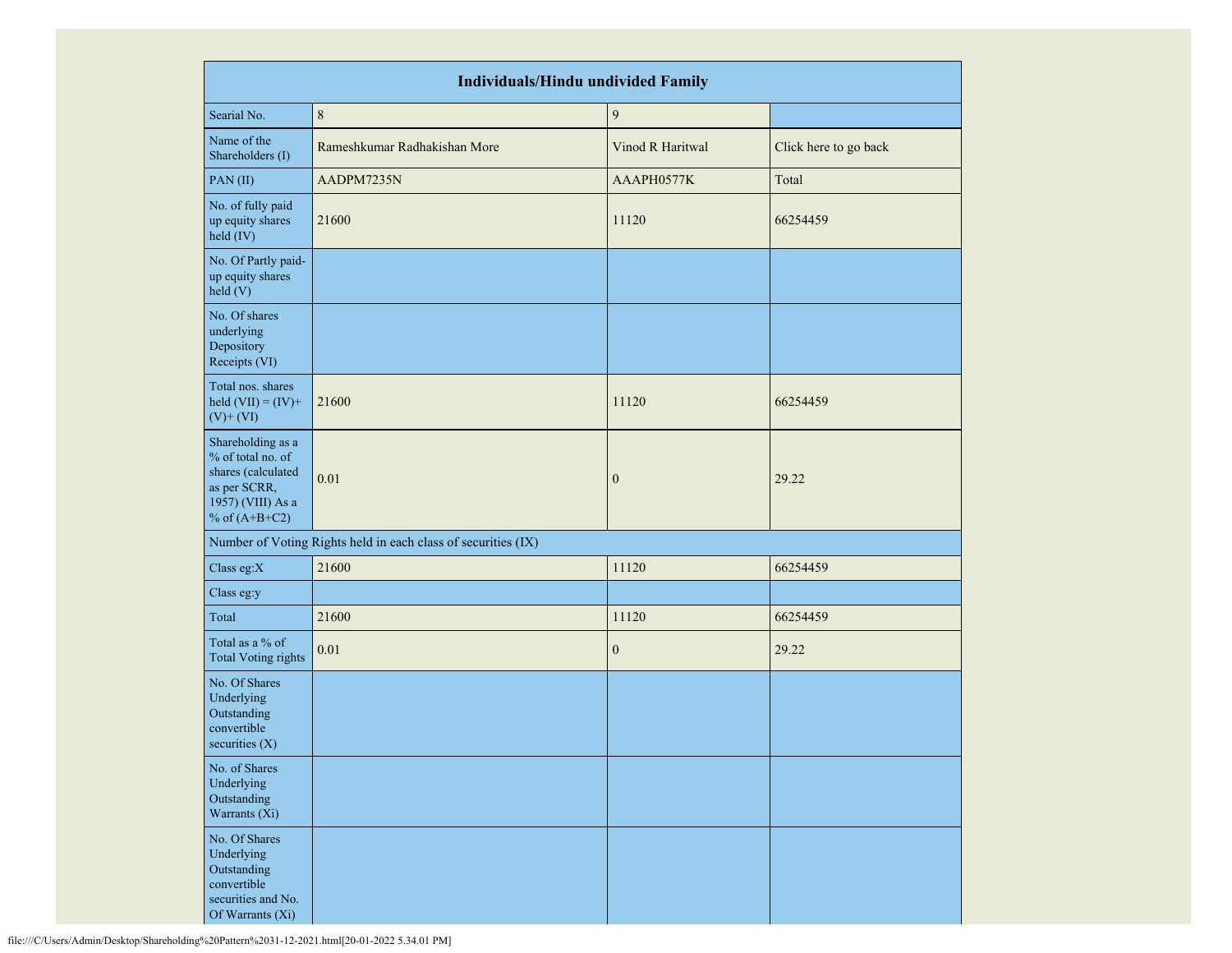| (a)                                                                                                                                                                                      |                                                         |                |          |
|------------------------------------------------------------------------------------------------------------------------------------------------------------------------------------------|---------------------------------------------------------|----------------|----------|
| Shareholding, as a<br>% assuming full<br>conversion of<br>convertible<br>securities (as a<br>percentage of<br>diluted share<br>capital) (XI)=<br>$(VII)+(Xi)(a)$ As a<br>% of $(A+B+C2)$ | 0.01                                                    | $\mathbf{0}$   | 29.22    |
| Number of Locked in shares (XII)                                                                                                                                                         |                                                         |                |          |
| No. (a)                                                                                                                                                                                  |                                                         |                |          |
| As a % of total<br>Shares held (b)                                                                                                                                                       |                                                         |                |          |
|                                                                                                                                                                                          | Number of Shares pledged or otherwise encumbered (XIII) |                |          |
| No. (a)                                                                                                                                                                                  |                                                         |                |          |
| As a % of total<br>Shares held (b)                                                                                                                                                       |                                                         |                |          |
| Number of equity<br>shares held in<br>dematerialized<br>form $(XIV)$                                                                                                                     | 21600                                                   | 11120          | 66254459 |
| Reason for not providing PAN                                                                                                                                                             |                                                         |                |          |
| Reason for not<br>providing PAN                                                                                                                                                          |                                                         |                |          |
| Shareholder type                                                                                                                                                                         | Promoter Group                                          | Promoter Group |          |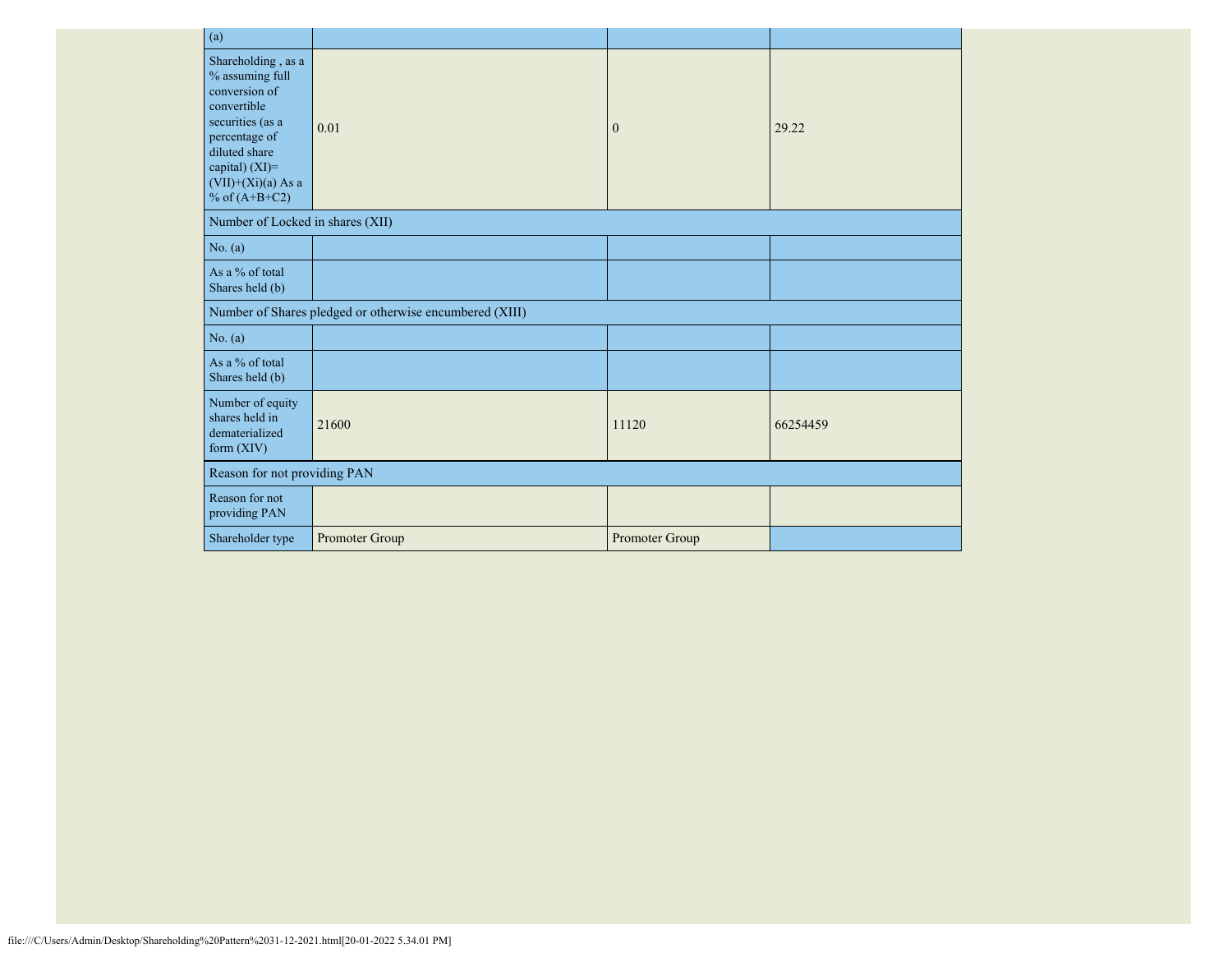|                                                                                                                      | <b>Any Other (specify)</b>  |                             |                                              |                            |                                                      |                            |                                         |  |  |  |  |  |  |  |
|----------------------------------------------------------------------------------------------------------------------|-----------------------------|-----------------------------|----------------------------------------------|----------------------------|------------------------------------------------------|----------------------------|-----------------------------------------|--|--|--|--|--|--|--|
| Searial No.                                                                                                          | $\mathbf{1}$                | $\overline{c}$              | $\mathfrak{Z}$                               | $\overline{4}$             | 5                                                    | 6                          | $\boldsymbol{7}$                        |  |  |  |  |  |  |  |
| Category                                                                                                             | Person Acting<br>in Concert | Person Acting<br>in Concert | <b>Bodies</b><br>Corporate                   | <b>Bodies</b><br>Corporate | <b>Bodies</b><br>Corporate                           | <b>Bodies</b><br>Corporate | <b>Bodies</b><br>Corporate              |  |  |  |  |  |  |  |
| Name of the<br>Shareholders (I)                                                                                      | Shivani<br>Rajgarhia        | Manisha<br>Dujodwala        | Poona Bottling<br>Company<br>Private Limited | Ridhi Sidhi<br>Ltd.        | Growel<br>Radhakishan<br>Nandlal Llp<br>Projects Llp |                            | <b>Bubna More</b><br>And Company<br>Llp |  |  |  |  |  |  |  |
| PAN(II)                                                                                                              | AADPR1328M                  | AABPD3368F                  | AABCP0317K                                   | AAACR3412N                 | AAQFG4670A                                           | AASFR8892B                 | AAPFB4397Q                              |  |  |  |  |  |  |  |
| No. of the<br>Shareholders (I)                                                                                       | $\mathbf{1}$                | $\mathbf{1}$                | $\mathbf{1}$                                 | $\mathbf{1}$               | $\mathbf{1}$                                         | 1                          | 1                                       |  |  |  |  |  |  |  |
| No. of fully paid<br>up equity shares<br>held (IV)                                                                   | 720500                      | 482500                      | 42886151                                     | 32359000                   | 12558000                                             | 1088120                    | 188750                                  |  |  |  |  |  |  |  |
| No. Of Partly paid-<br>up equity shares<br>held(V)                                                                   |                             |                             |                                              |                            |                                                      |                            |                                         |  |  |  |  |  |  |  |
| No. Of shares<br>underlying<br>Depository<br>Receipts (VI)                                                           |                             |                             |                                              |                            |                                                      |                            |                                         |  |  |  |  |  |  |  |
| Total nos. shares<br>held $(VII) = (IV) +$<br>$(V)$ + $(VI)$                                                         | 720500                      | 482500                      | 42886151                                     | 32359000                   | 12558000                                             | 1088120                    | 188750                                  |  |  |  |  |  |  |  |
| Shareholding as a<br>% of total no. of<br>shares (calculated<br>as per SCRR,<br>1957) (VIII) As a<br>% of $(A+B+C2)$ | 0.32                        | 0.21                        | 18.92                                        | 14.27                      | 5.54                                                 | 0.48                       | 0.08                                    |  |  |  |  |  |  |  |
| Number of Voting Rights held in each class of securities (IX)                                                        |                             |                             |                                              |                            |                                                      |                            |                                         |  |  |  |  |  |  |  |
| Class eg: $X$                                                                                                        | 720500                      | 482500                      | 42886151                                     | 32359000                   | 12558000                                             | 1088120                    | 188750                                  |  |  |  |  |  |  |  |
| Class eg:y                                                                                                           |                             |                             |                                              |                            |                                                      |                            |                                         |  |  |  |  |  |  |  |
| Total                                                                                                                | 720500                      | 482500                      | 42886151                                     | 32359000                   | 12558000                                             | 1088120                    | 188750                                  |  |  |  |  |  |  |  |
| Total as a % of<br><b>Total Voting rights</b>                                                                        | 0.32                        | 0.21                        | 18.92                                        | 14.27                      | 5.54                                                 | 0.48                       | $0.08\,$                                |  |  |  |  |  |  |  |
| No. Of Shares<br>Underlying<br>Outstanding<br>convertible<br>securities $(X)$                                        |                             |                             |                                              |                            |                                                      |                            |                                         |  |  |  |  |  |  |  |
| No. of Shares<br>Underlying<br>Outstanding                                                                           |                             |                             |                                              |                            |                                                      |                            |                                         |  |  |  |  |  |  |  |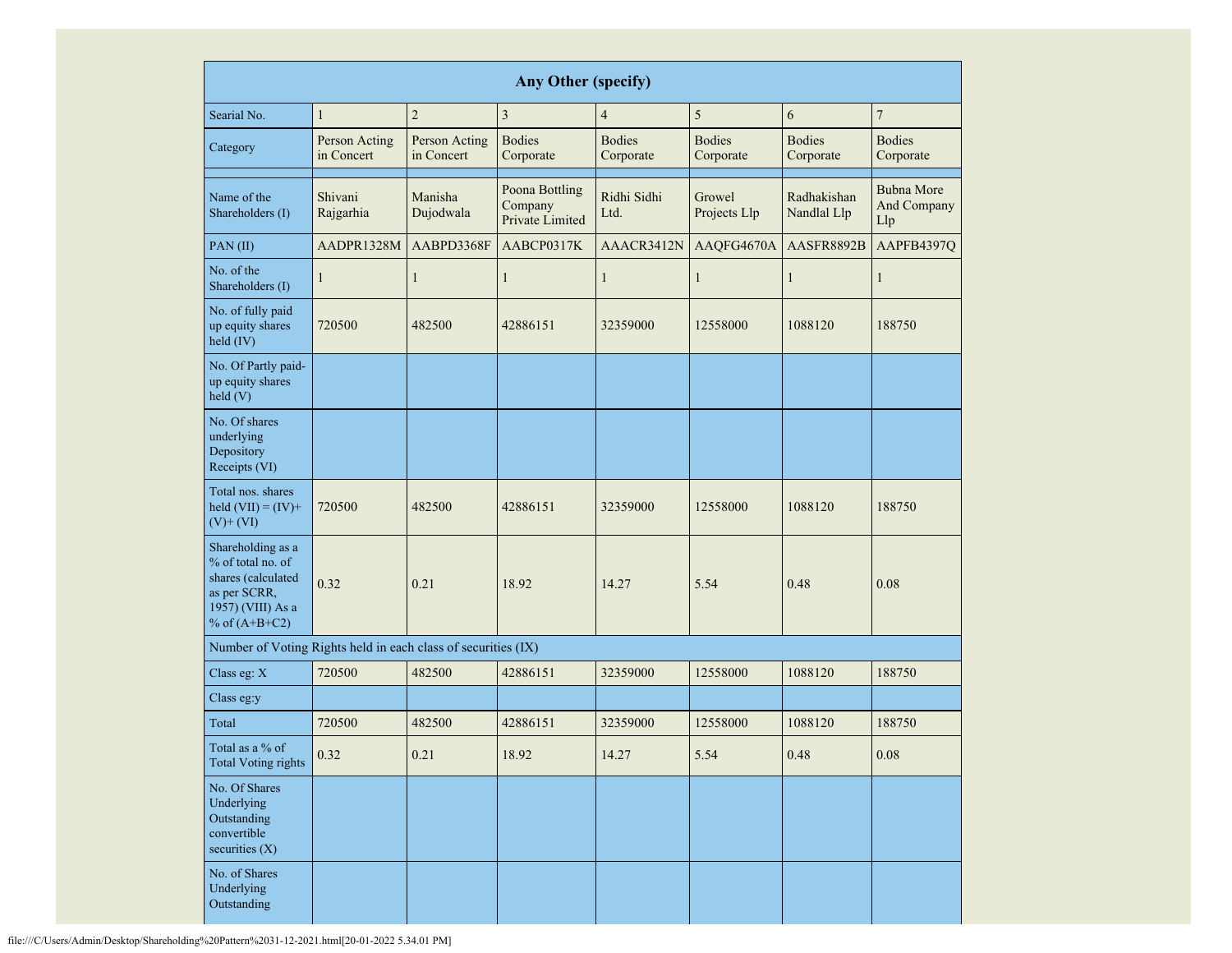| Warrants (Xi)                                                                                                                                                                        |                   |                   |                |                   |                   |                   |                   |
|--------------------------------------------------------------------------------------------------------------------------------------------------------------------------------------|-------------------|-------------------|----------------|-------------------|-------------------|-------------------|-------------------|
| No. Of Shares<br>Underlying<br>Outstanding<br>convertible<br>securities and No.<br>Of Warrants (Xi)<br>(a)                                                                           |                   |                   |                |                   |                   |                   |                   |
| Shareholding, as a<br>% assuming full<br>conversion of<br>convertible<br>securities (as a<br>percentage of<br>diluted share<br>capital) (XI)=<br>$(VII)+(X)$ As a %<br>of $(A+B+C2)$ | 0.32              | 0.21              | 18.92          | 14.27             | 5.54              | 0.48              | 0.08              |
| Number of Locked in shares (XII)                                                                                                                                                     |                   |                   |                |                   |                   |                   |                   |
| No. (a)                                                                                                                                                                              |                   |                   |                |                   |                   |                   |                   |
| As a % of total<br>Shares held (b)                                                                                                                                                   |                   |                   |                |                   |                   |                   |                   |
| Number of Shares pledged or otherwise encumbered (XIII)                                                                                                                              |                   |                   |                |                   |                   |                   |                   |
| No. $(a)$                                                                                                                                                                            |                   |                   |                |                   |                   |                   |                   |
| As a % of total<br>Shares held (b)                                                                                                                                                   |                   |                   |                |                   |                   |                   |                   |
| Number of equity<br>shares held in<br>dematerialized<br>form $(XIV)$                                                                                                                 | 720500            | 482500            | 42886151       | 32359000          | 12558000          | 1088120           | 188750            |
| Reason for not providing PAN                                                                                                                                                         |                   |                   |                |                   |                   |                   |                   |
| Reason for not<br>providing PAN                                                                                                                                                      |                   |                   |                |                   |                   |                   |                   |
| Shareholder type                                                                                                                                                                     | Promoter<br>Group | Promoter<br>Group | Promoter Group | Promoter<br>Group | Promoter<br>Group | Promoter<br>Group | Promoter<br>Group |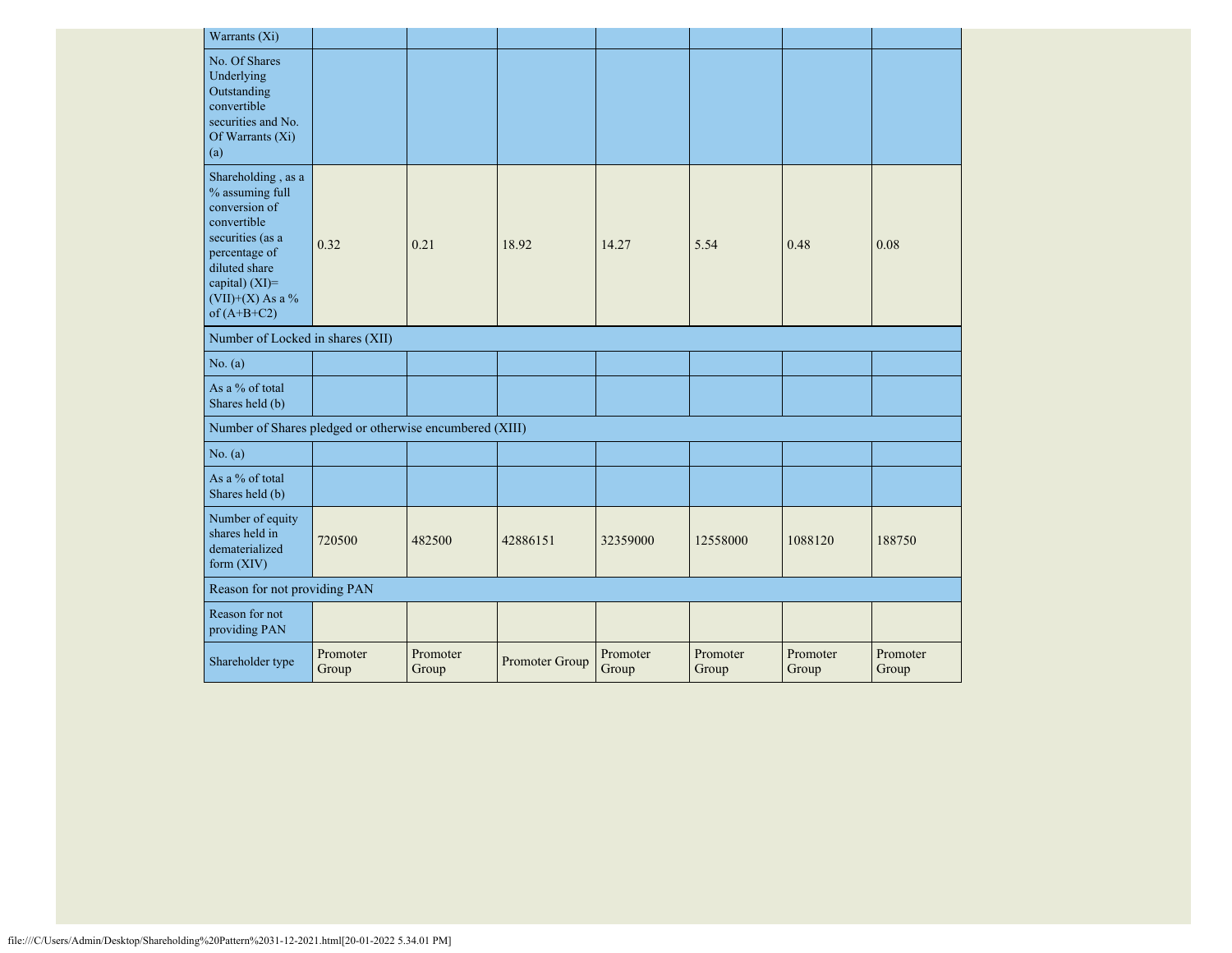|                                                                                                                      | Any Other (specify)                                           |                       |
|----------------------------------------------------------------------------------------------------------------------|---------------------------------------------------------------|-----------------------|
| Searial No.                                                                                                          | $\,8\,$                                                       |                       |
| Category                                                                                                             | <b>Bodies Corporate</b>                                       | Click here to go back |
| Name of the<br>Shareholders (I)                                                                                      | Waluj Beverages Llp                                           |                       |
| PAN(II)                                                                                                              | AACFW2555L                                                    | Total                 |
| No. of the<br>Shareholders (I)                                                                                       | $\mathbf{0}$                                                  | $\tau$                |
| No. of fully paid<br>up equity shares<br>held (IV)                                                                   | $\boldsymbol{0}$                                              | 90283021              |
| No. Of Partly paid-<br>up equity shares<br>held (V)                                                                  |                                                               |                       |
| No. Of shares<br>underlying<br>Depository<br>Receipts (VI)                                                           |                                                               |                       |
| Total nos. shares<br>held $(VII) = (IV) +$<br>$(V)$ + $(VI)$                                                         | $\boldsymbol{0}$                                              | 90283021              |
| Shareholding as a<br>% of total no. of<br>shares (calculated<br>as per SCRR,<br>1957) (VIII) As a<br>% of $(A+B+C2)$ | $\mathbf{0}$                                                  | 39.82                 |
|                                                                                                                      | Number of Voting Rights held in each class of securities (IX) |                       |
| Class eg: X                                                                                                          | $\boldsymbol{0}$                                              | 90283021              |
| Class eg:y                                                                                                           |                                                               |                       |
| Total                                                                                                                | $\boldsymbol{0}$                                              | 90283021              |
| Total as a % of<br><b>Total Voting rights</b>                                                                        | $\boldsymbol{0}$                                              | 39.82                 |
| No. Of Shares<br>Underlying<br>Outstanding<br>convertible<br>securities $(X)$                                        |                                                               |                       |
| No. of Shares<br>Underlying<br>Outstanding<br>Warrants (Xi)                                                          |                                                               |                       |
| No. Of Shares                                                                                                        |                                                               |                       |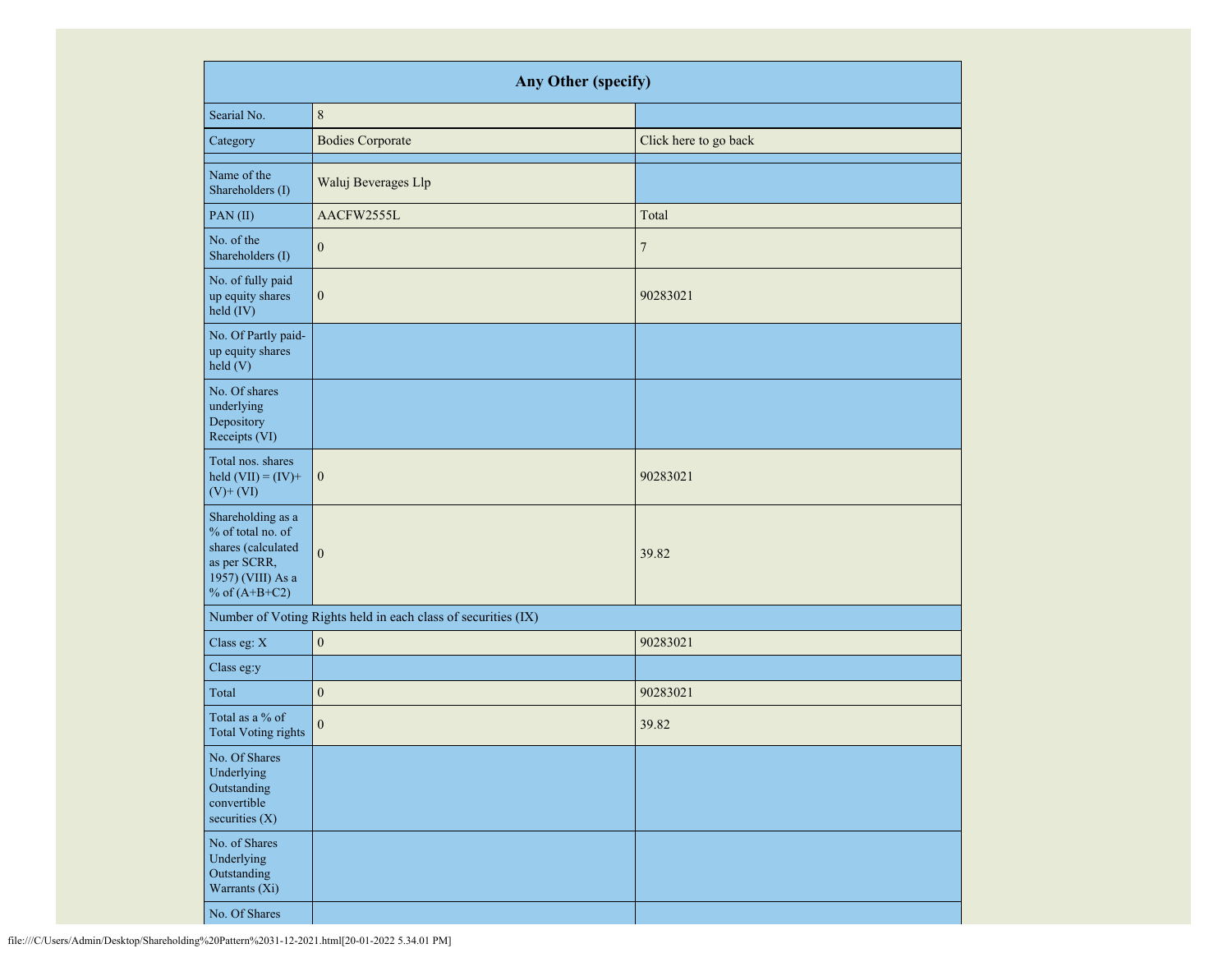| Underlying<br>Outstanding<br>convertible<br>securities and No.<br>Of Warrants (Xi)<br>(a)                                                                                            |                                                         |          |
|--------------------------------------------------------------------------------------------------------------------------------------------------------------------------------------|---------------------------------------------------------|----------|
| Shareholding, as a<br>% assuming full<br>conversion of<br>convertible<br>securities (as a<br>percentage of<br>diluted share<br>capital) (XI)=<br>$(VII)+(X)$ As a %<br>of $(A+B+C2)$ | $\mathbf{0}$                                            | 39.82    |
| Number of Locked in shares (XII)                                                                                                                                                     |                                                         |          |
| No. (a)                                                                                                                                                                              |                                                         |          |
| As a % of total<br>Shares held (b)                                                                                                                                                   |                                                         |          |
|                                                                                                                                                                                      | Number of Shares pledged or otherwise encumbered (XIII) |          |
| No. (a)                                                                                                                                                                              |                                                         |          |
| As a % of total<br>Shares held (b)                                                                                                                                                   |                                                         |          |
| Number of equity<br>shares held in<br>dematerialized<br>form (XIV)                                                                                                                   | $\boldsymbol{0}$                                        | 90283021 |
| Reason for not providing PAN                                                                                                                                                         |                                                         |          |
| Reason for not<br>providing PAN                                                                                                                                                      |                                                         |          |
| Shareholder type                                                                                                                                                                     | Promoter Group                                          |          |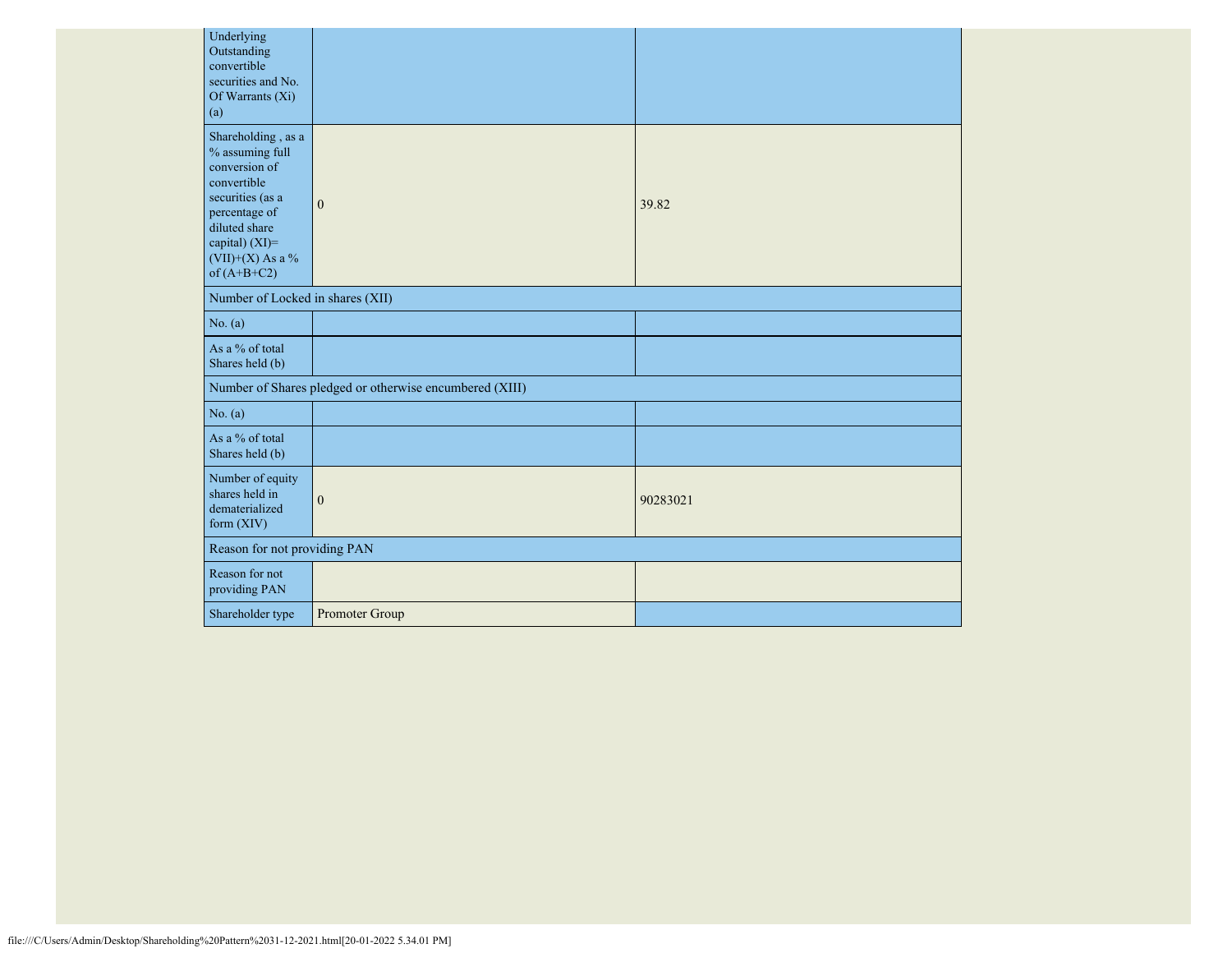| <b>Any Other (specify)</b>                                                                                           |              |                                                                                          |                |                |                                     |                                        |                     |  |  |  |  |  |
|----------------------------------------------------------------------------------------------------------------------|--------------|------------------------------------------------------------------------------------------|----------------|----------------|-------------------------------------|----------------------------------------|---------------------|--|--|--|--|--|
| Searial No.                                                                                                          | $\mathbf{1}$ | $\overline{2}$                                                                           | 3              | $\overline{4}$ | 5                                   | 6                                      | $\overline{7}$      |  |  |  |  |  |
| Category                                                                                                             | <b>IEPF</b>  | <b>IEPF</b>                                                                              | Trusts         | <b>HUF</b>     | Non-<br>Resident<br>Indian<br>(NRI) | Director or<br>Director's<br>Relatives | Clearing<br>Members |  |  |  |  |  |
| Category / More<br>than 1 percentage                                                                                 | Category     | More than 1 percentage of shareholding                                                   | Category       | Category       | Category                            | Category                               | Category            |  |  |  |  |  |
| Name of the<br>Shareholders (I)                                                                                      |              | <b>Investor Education And Protection Fund</b><br>Authority Ministry Of Corporate Affairs |                |                |                                     |                                        |                     |  |  |  |  |  |
| PAN(II)                                                                                                              |              | ZZZZZ9999Z                                                                               |                |                |                                     |                                        |                     |  |  |  |  |  |
| No. of the<br>Shareholders (I)                                                                                       | $\mathbf{1}$ | $\mathbf{1}$                                                                             | $\overline{2}$ | 854            | 666                                 | $\overline{4}$                         | 52                  |  |  |  |  |  |
| No. of fully paid<br>up equity shares<br>held (IV)                                                                   | 2317556      | 2317556                                                                                  | 12616          | 2113200        | 2298628                             | 1762865                                | 95074               |  |  |  |  |  |
| No. Of Partly paid-<br>up equity shares<br>held(V)                                                                   |              |                                                                                          |                |                |                                     |                                        |                     |  |  |  |  |  |
| No. Of shares<br>underlying<br>Depository<br>Receipts (VI)                                                           |              |                                                                                          |                |                |                                     |                                        |                     |  |  |  |  |  |
| Total nos. shares<br>held $(VII) = (IV) +$<br>$(V)$ + $(VI)$                                                         | 2317556      | 2317556                                                                                  | 12616          | 2113200        | 2298628                             | 1762865                                | 95074               |  |  |  |  |  |
| Shareholding as a<br>% of total no. of<br>shares (calculated<br>as per SCRR,<br>1957) (VIII) As a<br>% of $(A+B+C2)$ | 1.02         | 1.02                                                                                     | 0.01           | 0.93           | 1.01                                | 0.78                                   | 0.04                |  |  |  |  |  |
|                                                                                                                      |              | Number of Voting Rights held in each class of securities (IX)                            |                |                |                                     |                                        |                     |  |  |  |  |  |
| Class eg: X                                                                                                          | 2317556      | 2317556                                                                                  | 12616          | 2113200        | 2298628                             | 1762865                                | 95074               |  |  |  |  |  |
| Class eg:y                                                                                                           |              |                                                                                          |                |                |                                     |                                        |                     |  |  |  |  |  |
| Total                                                                                                                | 2317556      | 2317556                                                                                  | 12616          | 2113200        | 2298628                             | 1762865                                | 95074               |  |  |  |  |  |
| Total as a % of<br><b>Total Voting rights</b>                                                                        | 1.02         | 1.02                                                                                     | 0.01           | 0.93           | $1.01\,$                            | 0.78                                   | 0.04                |  |  |  |  |  |
| No. Of Shares<br>Underlying<br>Outstanding<br>convertible<br>securities $(X)$                                        |              |                                                                                          |                |                |                                     |                                        |                     |  |  |  |  |  |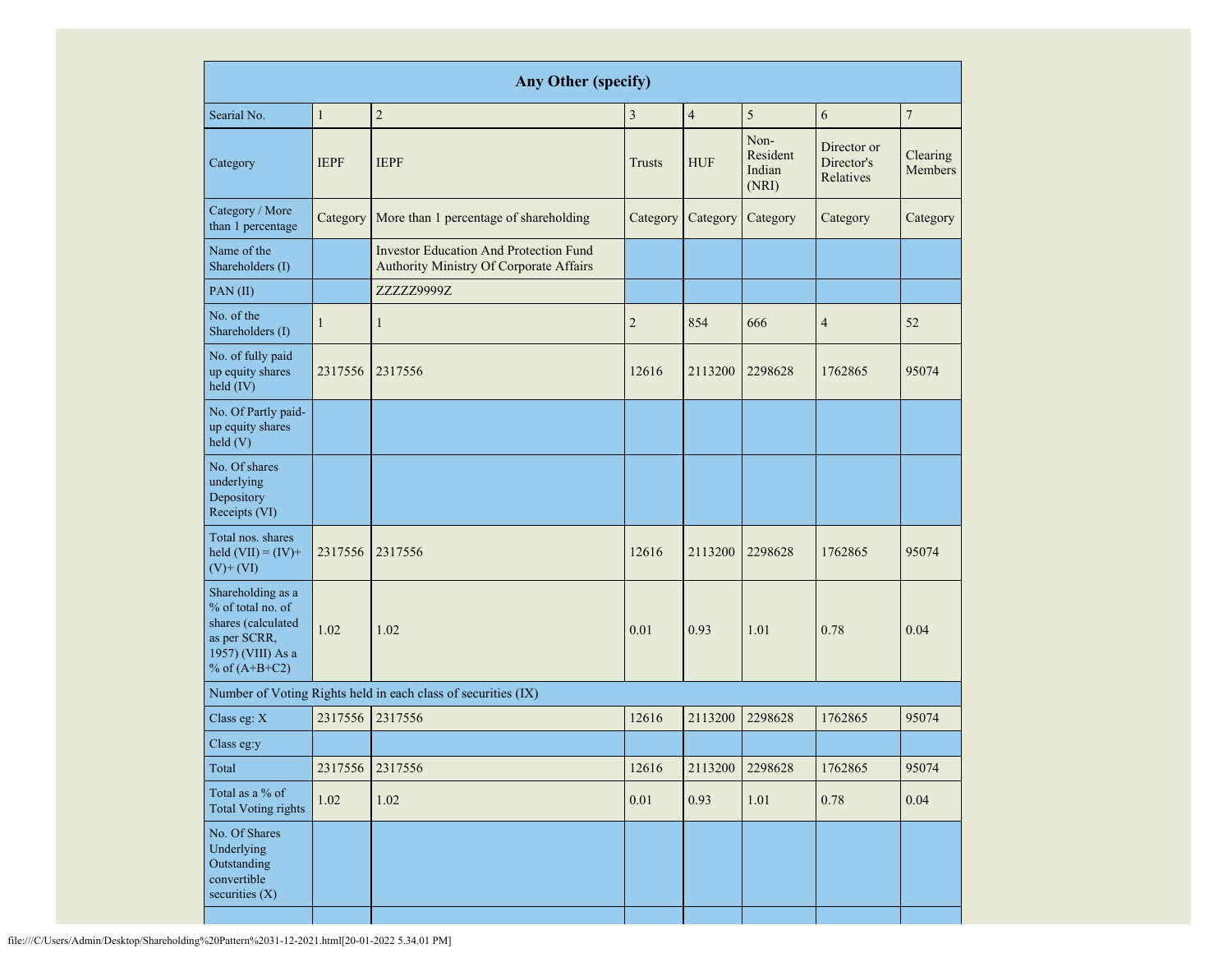| No. of Shares<br>Underlying<br>Outstanding<br>Warrants (Xi)                                                                                                                          |         |                        |       |         |         |         |       |
|--------------------------------------------------------------------------------------------------------------------------------------------------------------------------------------|---------|------------------------|-------|---------|---------|---------|-------|
| No. Of Shares<br>Underlying<br>Outstanding<br>convertible<br>securities and No.<br>Of Warrants (Xi)<br>(a)                                                                           |         |                        |       |         |         |         |       |
| Shareholding, as a<br>% assuming full<br>conversion of<br>convertible<br>securities (as a<br>percentage of<br>diluted share<br>capital) (XI)=<br>$(VII)+(X)$ As a %<br>of $(A+B+C2)$ | 1.02    | 1.02                   | 0.01  | 0.93    | 1.01    | 0.78    | 0.04  |
| Number of Locked in shares (XII)                                                                                                                                                     |         |                        |       |         |         |         |       |
| No. (a)                                                                                                                                                                              |         |                        |       |         |         |         |       |
| As a % of total<br>Shares held (b)                                                                                                                                                   |         |                        |       |         |         |         |       |
| Number of equity<br>shares held in<br>dematerialized<br>form (XIV)                                                                                                                   | 2317556 | 2317556                | 12616 | 2113200 | 2298628 | 1762865 | 95074 |
| Reason for not providing PAN                                                                                                                                                         |         |                        |       |         |         |         |       |
| Reason for not<br>providing PAN                                                                                                                                                      |         | Textual Information(1) |       |         |         |         |       |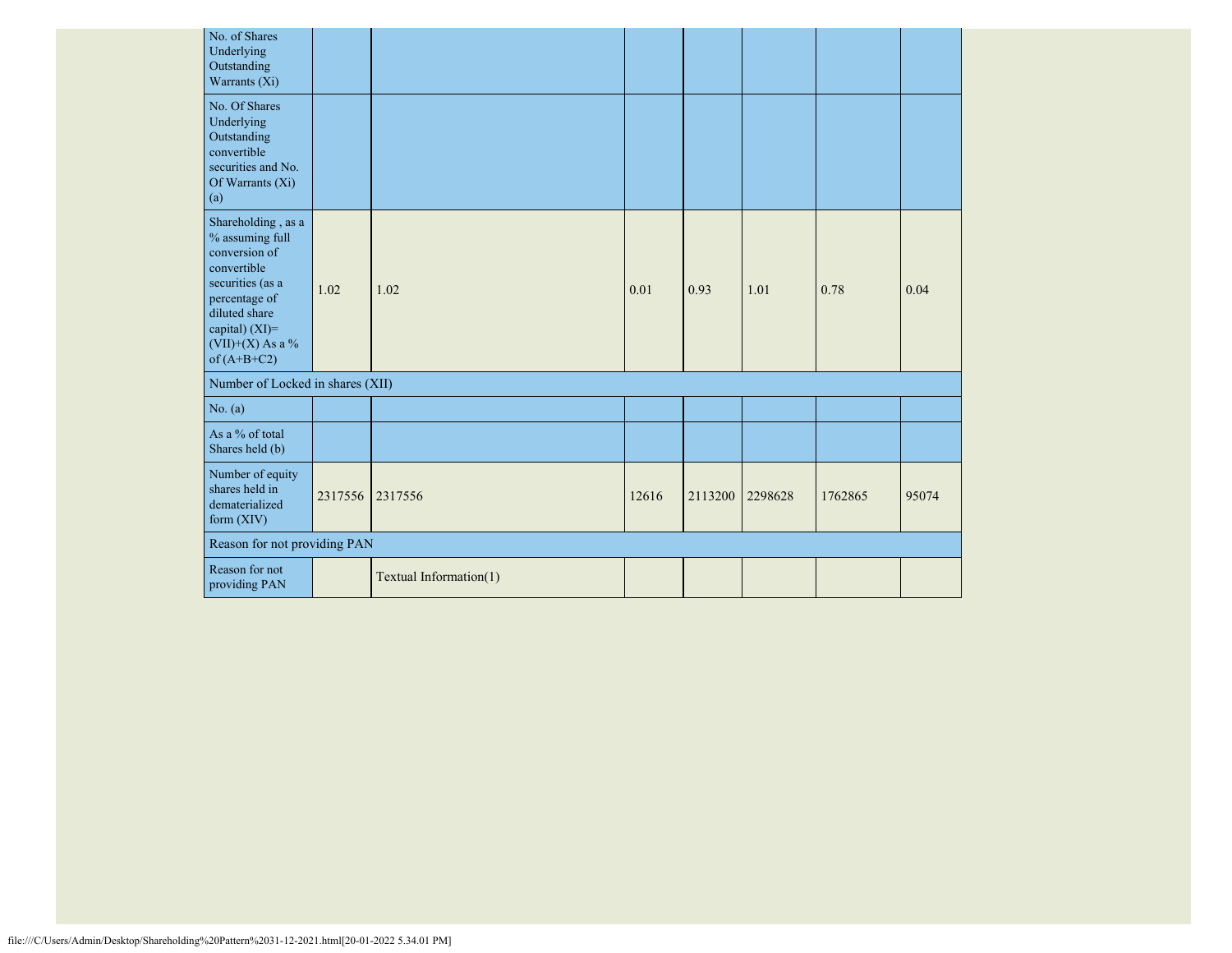|                                                                                                                      |                            | <b>Any Other (specify)</b>                                    |                                                         |                          |
|----------------------------------------------------------------------------------------------------------------------|----------------------------|---------------------------------------------------------------|---------------------------------------------------------|--------------------------|
| Searial No.                                                                                                          | 8                          | 9                                                             | 10                                                      |                          |
| Category                                                                                                             | <b>Bodies</b><br>Corporate | Others                                                        | Others                                                  |                          |
| Category / More<br>than 1 percentage                                                                                 | Category                   | Category                                                      | More than 1 percentage of shareholding                  |                          |
| Name of the<br>Shareholders (I)                                                                                      |                            | <b>Body Corp-Ltd Liability</b><br>Partnership                 | <b>Integrated Investment Management Services</b><br>Llp | Click here to go<br>back |
| PAN (II)                                                                                                             |                            |                                                               | AAFFI3857E                                              | Total                    |
| No. of the<br>Shareholders (I)                                                                                       | 220                        | 10                                                            | $\mathbf{1}$                                            | 1809                     |
| No. of fully paid<br>up equity shares<br>held (IV)                                                                   | 5564625<br>2929683         |                                                               | 2890000                                                 | 17094247                 |
| No. Of Partly paid-<br>up equity shares<br>held(V)                                                                   |                            |                                                               |                                                         |                          |
| No. Of shares<br>underlying<br>Depository<br>Receipts (VI)                                                           |                            |                                                               |                                                         |                          |
| Total nos. shares<br>held $(VII) = (IV) +$<br>$(V)$ + $(VI)$                                                         | 5564625                    | 2929683                                                       | 2890000                                                 | 17094247                 |
| Shareholding as a<br>% of total no. of<br>shares (calculated<br>as per SCRR,<br>1957) (VIII) As a<br>% of $(A+B+C2)$ | 2.45<br>1.29               |                                                               | 1.27                                                    | 7.53                     |
|                                                                                                                      |                            | Number of Voting Rights held in each class of securities (IX) |                                                         |                          |
| Class eg: X                                                                                                          | 5564625                    | 2929683                                                       | 2890000                                                 | 17094247                 |
| Class eg:y                                                                                                           |                            |                                                               |                                                         |                          |
| Total                                                                                                                | 5564625                    | 2929683                                                       | 2890000                                                 | 17094247                 |
| Total as a % of<br><b>Total Voting rights</b>                                                                        | 2.45                       | 1.29                                                          | 1.27                                                    | 7.53                     |
| No. Of Shares<br>Underlying<br>Outstanding<br>convertible<br>securities $(X)$                                        |                            |                                                               |                                                         |                          |
| No. of Shares<br>Underlying                                                                                          |                            |                                                               |                                                         |                          |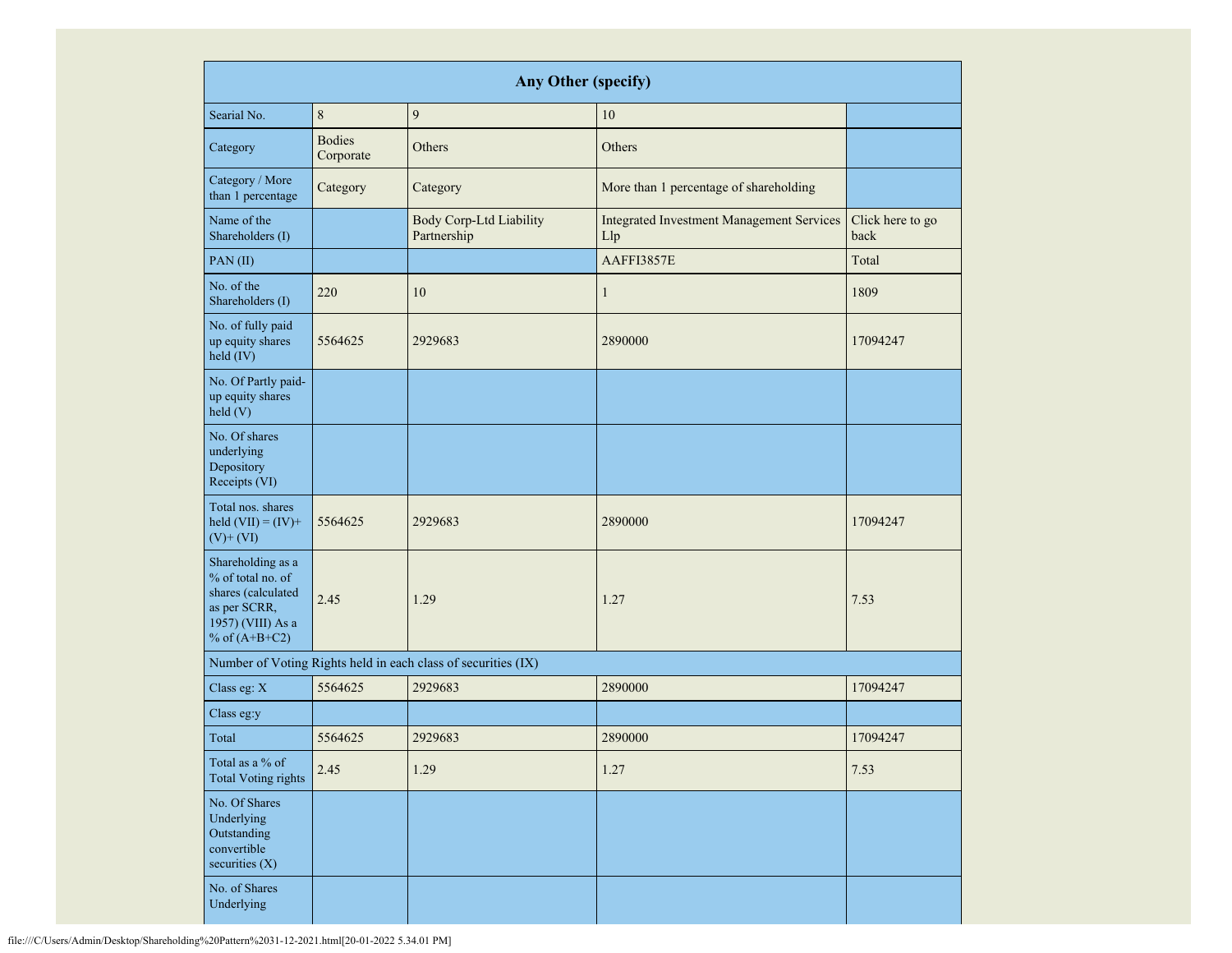| Outstanding<br>Warrants (Xi)                                                                                                                                                          |         |         |         |          |
|---------------------------------------------------------------------------------------------------------------------------------------------------------------------------------------|---------|---------|---------|----------|
| No. Of Shares<br>Underlying<br>Outstanding<br>convertible<br>securities and No.<br>Of Warrants (Xi)<br>(a)                                                                            |         |         |         |          |
| Shareholding, as a<br>$\%$ assuming full<br>conversion of<br>convertible<br>securities (as a<br>percentage of<br>diluted share<br>capital) (XI)=<br>(VII)+(X) As a %<br>of $(A+B+C2)$ | 2.45    | 1.29    | 1.27    | 7.53     |
| Number of Locked in shares (XII)                                                                                                                                                      |         |         |         |          |
| No. (a)                                                                                                                                                                               |         |         |         |          |
| As a % of total<br>Shares held (b)                                                                                                                                                    |         |         |         |          |
| Number of equity<br>shares held in<br>dematerialized<br>form $(XIV)$                                                                                                                  | 5559755 | 2929683 | 2890000 | 17089377 |
| Reason for not providing PAN                                                                                                                                                          |         |         |         |          |
| Reason for not<br>providing PAN                                                                                                                                                       |         |         |         |          |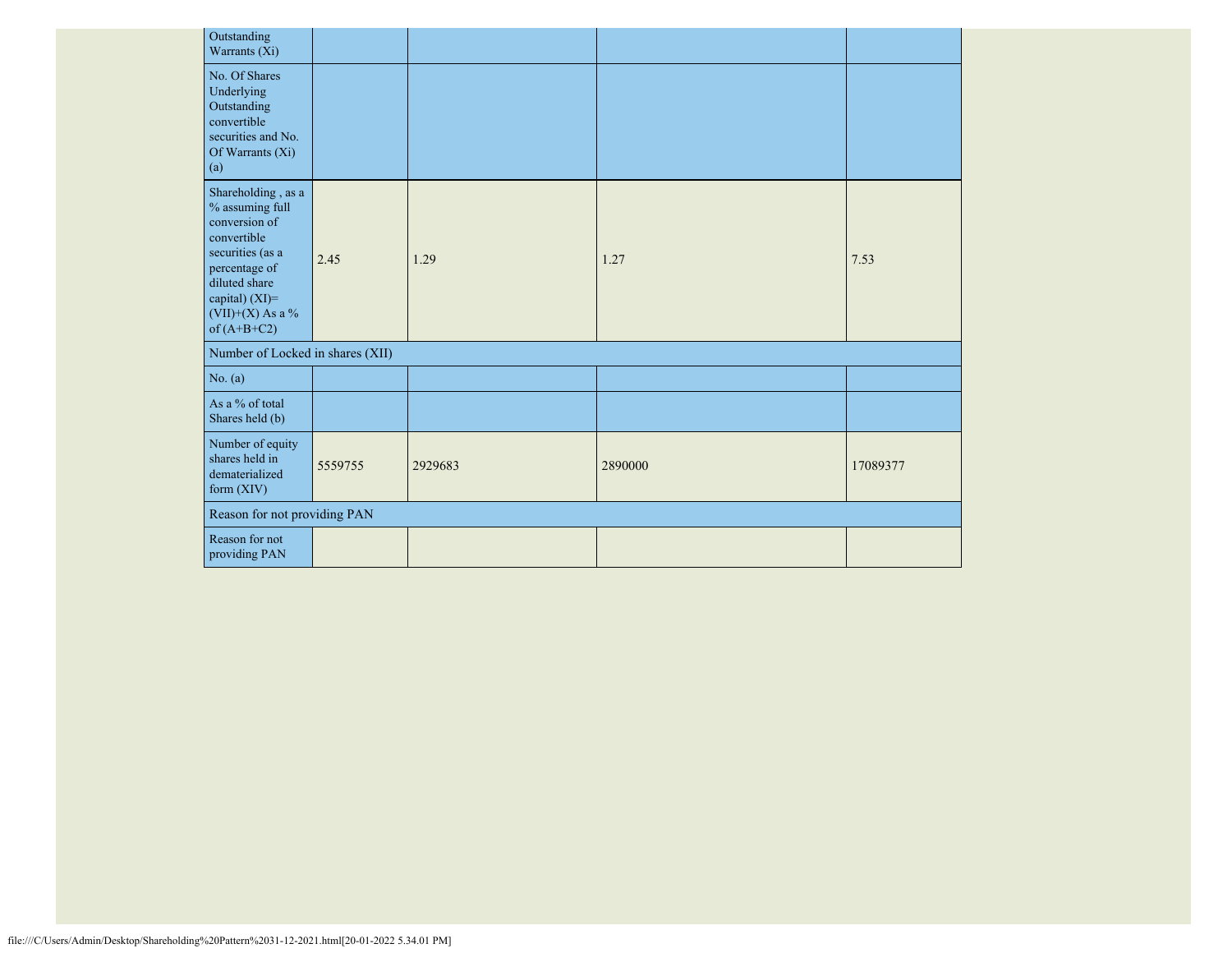| <b>Text Block</b>               |                                                           |  |  |  |  |  |
|---------------------------------|-----------------------------------------------------------|--|--|--|--|--|
| $\Gamma$ Textual Information(1) | Investor Education And Protection Fund - exempted categor |  |  |  |  |  |